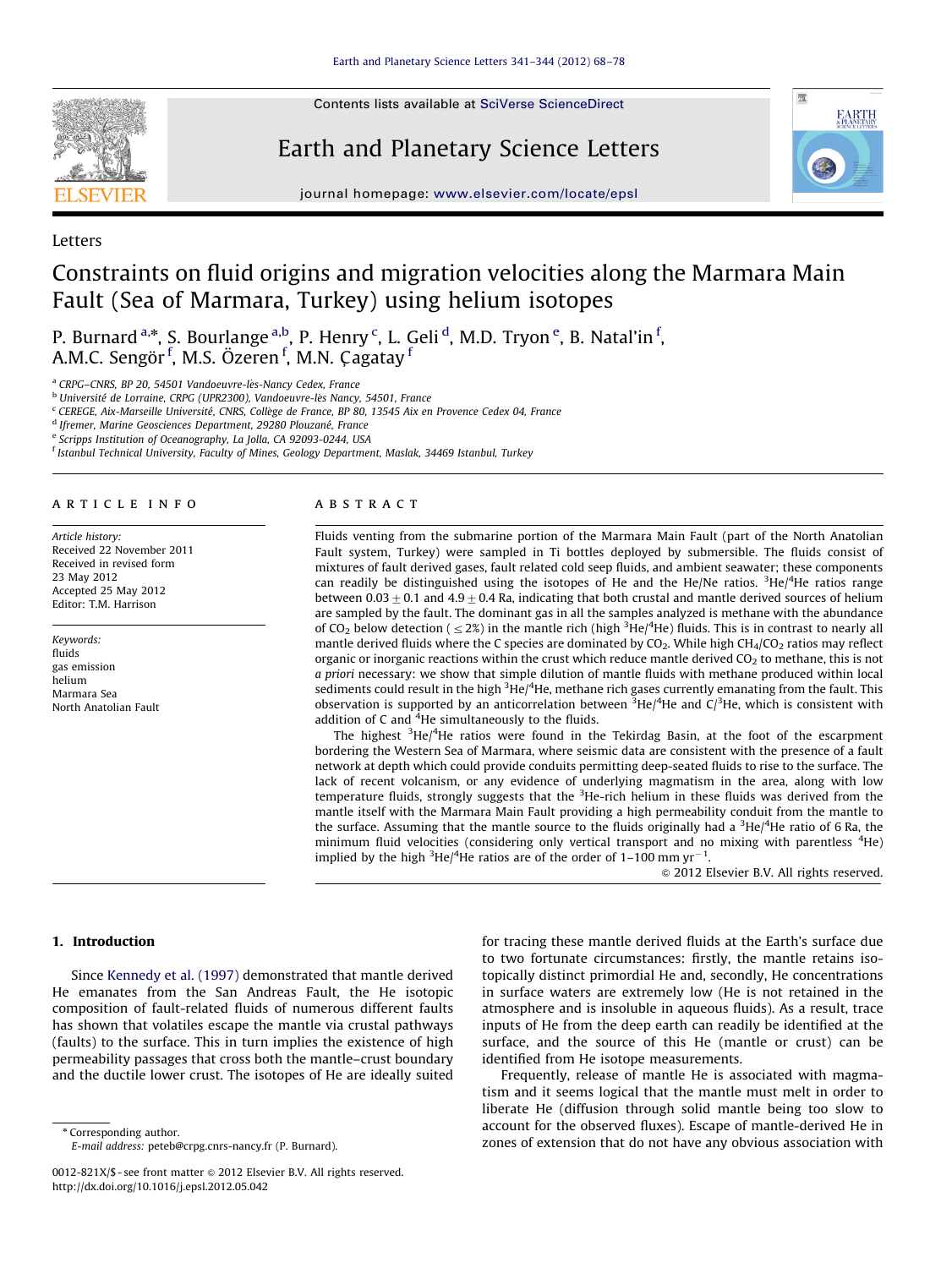<span id="page-1-0"></span>active volcanism is well known [\(Brauer et al., 2009;](#page-9-0) [Crossey et al.,](#page-9-0) [2009;](#page-9-0) [Kennedy and Van Soest, 2007](#page-9-0); [Kulongoski et al., 2005;](#page-9-0) [Oxburgh and O'Nions, 1987](#page-10-0)). These areas (The Eger Rift, Hungary, The Basin and Range province, USA, the Morongo Groundwater Basin, USA, The Pannonian Basin, Hungary) are characterized by high heat flow, thin crust and possible magmatism at depth ('underplating') hence it is not surprising that mantle He percolates to the surface.

The presence of mantle He in regions of active compression not associated with magmatism is less common and more difficult to reconcile with fluid (He) transfer between mantle and shallow crust. Regions of compression/strike-slip faulting are not associated with thinned crust (frequently the reverse) or with heat flow anomalies which might indicate recent underplating by mantle melts. Thus it is difficult to understand how the mantle underlying the fault liberates He (and presumably other volatiles), or how the released volatiles traverse several kms of ductile lower crust. Nevertheless,  $\geq$  50% of the He along some sections of the San Andreas Fault (SAF), of the Niigata–Kobe tectonic zone and of the North Anatolian Fault is derived from the mantle ([Gulec and Hilton, 2006](#page-9-0); [Gulec et al., 2002;](#page-9-0) [Kennedy et al., 1997;](#page-9-0) [Mutlu et al., 2008;](#page-10-0) [Umeda et al., 2008\)](#page-10-0). Occurrences of such high fractions of mantle He along these faults are in general limited to restricted sections of fault and that, for the most part, these faults are characterized by significantly lower proportions of mantle He (typically 10–20%) in contrast to the more studied higher <sup>3</sup>He/<sup>4</sup>He localities.

The presence of mantle fluids in faults could also have implications for the faults themselves: the lack of a thermal anomaly on these strike-slip faults is suggestive of low frictional strength [\(Lachenbruch and Sass, 1980](#page-9-0); [Zoback and Beroza, 1993\)](#page-10-0) which is inconsistent with the thermomechanical properties of the fault materials. The effective shear stress required for fault slip can be greatly reduced by the presence of high pressure pore fluids. It has been hypothesized that mantle derived fluids could provide a mechanism for weakening strike slip faults [\(Iio et al., 2002;](#page-9-0) [Kennedy et al., 1997\)](#page-9-0), although calculations suggest the mantle cannot provide sufficient volatiles [\(Faulkner and Rutter, 2001](#page-9-0)).

Frequent fluid emissions have been observed on the seafloor of the Sea of Marmara (Géli et al., 2008) closely related to the location of the Marmara Main Fault (MMF), the western extension of the North Anatolian Fault. Thus, the MMF presents an ideal location to study the nature of fault related fluids. Here, we report new data on helium isotopes and concentrations in fluids sampled from the Sea of Marmara. Combined with previous work ([Dogan et al., 2009;](#page-9-0) [Gulec and Hilton, 2006](#page-9-0); [Gulec et al., 2002;](#page-9-0) [Mutlu et al., 2008](#page-10-0)), the present study provides new insights on the origin of mantle helium in the Western Marmara area.

#### 1.1. Marmara geology and previous work on the NAF

The North Anatolian Fault (NAF) zone in Northern Turkey is a major transform plate boundary that has produced devastating historical earthquakes along its 1200 km length ([Ambraseys and](#page-8-0) [Jackson, 2000](#page-8-0); [Barka, 1992;](#page-9-0) [Seng](#page-10-0)ö[r et al., 2005](#page-10-0)). West of Bolu the fault divides into two main strands, the most active being the northern branch between the Gulf of *İzmit* and Şarköy (Sea of Marmara). The Sea of Marmara is composed of 1000 m deep basins (from east to west: the Cinarcik Basin, the Central Basin and the Tekirdag Basin), separated by two bathymetric highs orientated NE–SW, the Central and Western highs (Fig. 1). Free gas emissions in the Sea of Marmara are common and appear to be influenced by earthquake occurrence ([Kuscu et al., 2005](#page-9-0)). In deeper parts, gas emissions are commonly observed along or near active faults ([Armijo et al., 2005;](#page-8-0) Géli et al., 2008; [Zitter et al., 2008](#page-10-0)). Chemical analysis indicates that the gas is mainly methane, and has two different origins:  $(1)$  biogenic in the Cinarcik Basin origin, and  $(2)$ thermogenic in the Western and Central Highs, probably originating from Thrace Basin ([Bourry et al., 2009](#page-9-0)).

On the western slope of the Tekirdag Basin (Fig. 1), numerous densely spaced acoustic anomalies were observed rising from the sea bottom (Géli et al., 2008). Based on Ocean Bottom Seismometer (OBS) recordings, clusters of microseismicity were also documented below the western slope of the Tekirdag Basin, suggesting that tectonic strain contributes to maintaining high permeability in fault zones and that the fault network may provide conduits for deep-seated fluids to rise up to the seafloor ([Tary et al., 2011\)](#page-10-0). Both observations support the hypothesis that gas is probably leaking from Thrace Basin reservoirs into the Sea of Marmara, following conduits along faults, active or inactive.

The Thrace basin is an active gas and oil-producing province in Western Turkey, with well-studied geology ([Perincek, 1991;](#page-10-0) [Siyako and Huvaz, 2007](#page-10-0); [Turgut and Eseller, 2000\)](#page-10-0), geophysics ([Goncuoglu et al., 2000](#page-9-0); [Huvaz et al., 2007\)](#page-9-0) and geochemistry ([Coskun, 1997,](#page-9-0) [2000;](#page-9-0) Gürgey, 2009; Gürgey et al., 2005; [Ho](#page-9-0)sgörmez et al., 2005; S[en et al., 2009\)](#page-10-0). The Late Cretaceous-Early Eocene Tethysian evolution of Western Turkey is related to subduction, ophiolite obduction and collision ([Okay et al., 2001;](#page-10-0) Sengör and Yilmaz, 1981). Two major characteristics are of



Fig. 1. Sample locations on a bathymetric map of the northern section of the Sea of Marmara. The yellow circle shows the location of well M67 where [Dogan et al. \(2009\)](#page-9-0) report <sup>3</sup>He/<sup>4</sup>He ratios up to 4.8 Ra.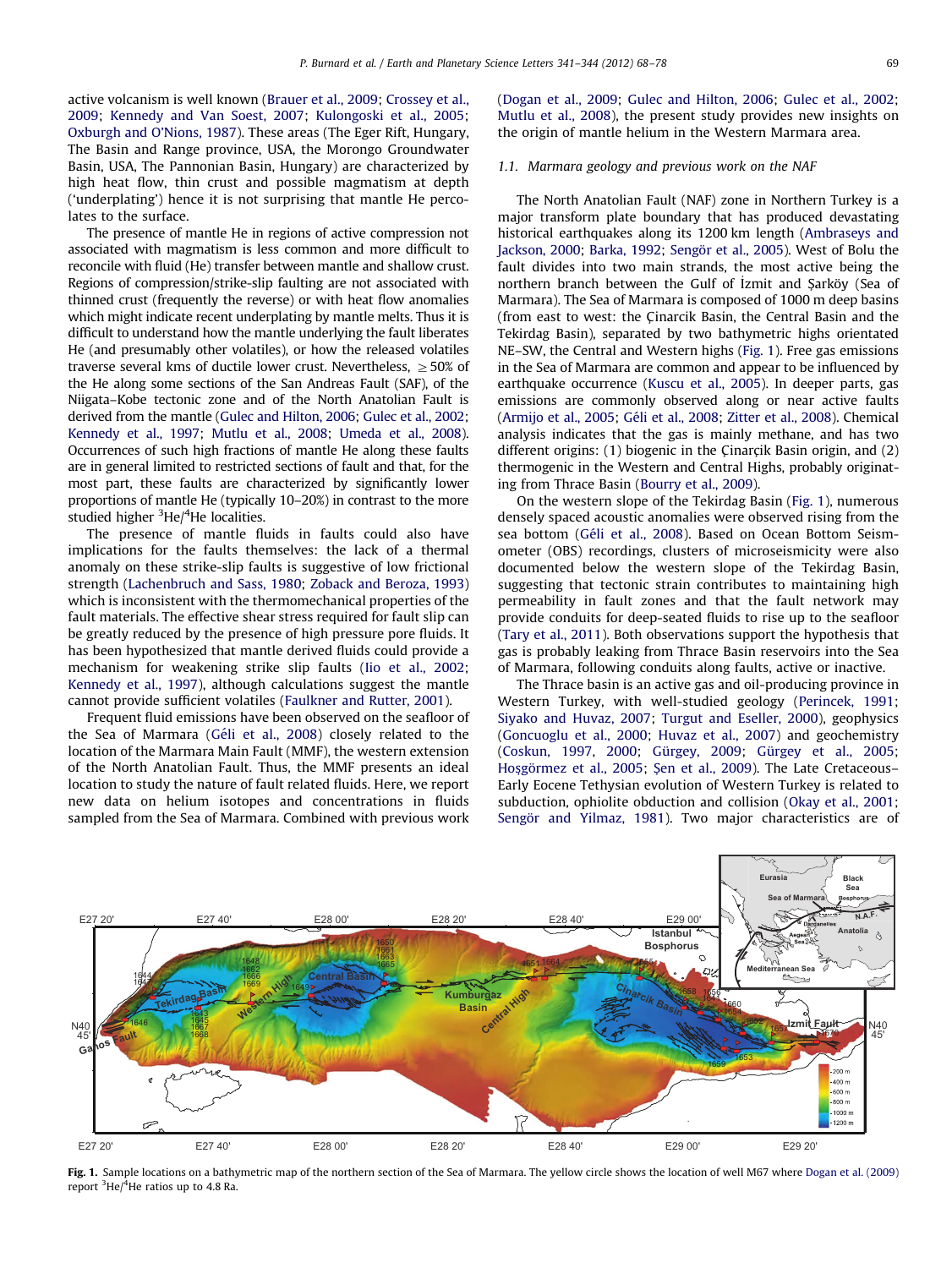relevance here: (1) the western NAF roughly follows the Intra-Pontide suture zone and (2) the NAF within the Sea of Marmara cross-cuts hydrocarbon gas reservoirs from the Thrace Basin gas province.

# 1.1.1. Helium and carbon in fault-associated fluids from western Turkey

Helium isotopes measured in geothermal emissions from the subaerial NAF in western Turkey show a wide range, from radiogenic ( $\rm{^3He/^4He}\!=\!0.05$  Ra) to mantle-like [\(de Leeuw et al., 2010;](#page-9-0) [Dogan et al., 2009;](#page-9-0) [Gulec and Hilton, 2006](#page-9-0); [Gulec et al., 2002;](#page-9-0) [Mutlu et al., 2008\)](#page-10-0). However, the highest ratios ( $>$  5 Ra) are closely associated with active or recent volcanism mostly in eastern Anatolia and likely reflect magmatic inputs [\(Gulec and](#page-9-0) [Hilton, 2006](#page-9-0)). There are elevated <sup>3</sup>He/<sup>4</sup>He ratios in western and central Anatolia (e.g. at Tuzla, <sup>3</sup>He/<sup>4</sup>He=1.4 Ra), which are also associated with volcanic activity [\(Mutlu et al., 2008\)](#page-10-0). As such, these mantle-like He isotopic compositions are probably not fault-related fluids per se.

At the western extremity of the NAF, i.e. between  $32^{\circ}$ W and the Sea of Marmara, the range of  ${}^{3}$ He/ ${}^{4}$ He is more limited;  $^3$ He/ $^4$ He ratios fall between 0.3 and  $\sim$ 1 Ra. While some mantle He is present in these fault-associated fluids, this is never greater than  $\sim$ 20%. However, there are two localities which have higher mantle contributions (Mudurnu and the Tekirdag/Sarkoy region) ([de Leeuw et al., 2010;](#page-9-0) [Dogan et al., 2009;](#page-9-0) [Gulec and Hilton, 2006;](#page-9-0) [Gulec et al., 2002;](#page-9-0) [Mutlu et al., 2008\)](#page-10-0), described below.

Mudurnu, an 80 m deep well located south of the main NAF trace (see [Dogan et al. \(2009\)](#page-9-0) for location), had  $^3{\rm He}/^4{\rm He}\!=\!4.8$  Ra prior to 1995 ([Ercan et al., 1995\)](#page-9-0) but which fell to a value of 2.8 Ra in 2009. Fluid samples from the Gazikoy–Saros Fault (the on-land trace of the Marmara Main Fault) contained ca. 70% mantle He

|--|--|

Sample locations and descriptions.

 $(^{3}$ He/ $^{4}$ He = 4.8 Ra) [\(Dogan et al., 2009\)](#page-9-0), this despite the fact that there is no significant associated recent volcanism in the region that could provide a potential magmatic source for the high <sup>3</sup>He/<sup>4</sup>He ratios [\(Pe-Piper and Piper, 2007\)](#page-10-0).

Carbon isotope compositions and  $C/{}^{3}$ He ratios indicate that the C accompanying this He is predominantly of crustal origin ([de Leeuw et al., 2010;](#page-9-0) [Dogan et al., 2009;](#page-9-0) [Gulec et al., 2002](#page-9-0)). In general, the "carrier gas" for mantle He is  $CO<sub>2</sub>$ , and  $C/{}^{3}$ He ratios of mantle fluids are relatively constant at  $2 \times 10^9$  ( $\pm 50\%$ ) ([Marty](#page-9-0) [and Jambon, 1987](#page-9-0)).  $C/^{3}$ He ratios in western Anatolia vary from mantle-like ratios to values much  $(10^5$  times) higher, a feature commonly observed in hydrothermal fluids not directly related to volcanic activity (e.g. Japan, Western USA, Italy) ([Gherardi et al.,](#page-9-0) [2005;](#page-9-0) [Kennedy and Van Soest, 2007;](#page-9-0) [Umeda et al., 2007b](#page-10-0)). These elevated  $C/{}^{3}$ He ratios result from a combination of phase separation and addition of C from the crust (by dissolution of carbonates or degradation of organic C) ([de Leeuw et al., 2010;](#page-9-0) [Gulec and](#page-9-0) [Hilton, 2006\)](#page-9-0).

## 2. Sample descriptions

A total of 31 fluid (gas + seawater) samples from the Sea of Marmara were analyzed, 26 from within basins and 5 from topographic highs; Sampling locations are shown in [Fig. 1](#page-1-0), and their locations and descriptions are provided in Table 1.

The majority of samples targeted fluid emission sites that had previously been identified using acoustic techniques (Géli et al., [2008\)](#page-9-0). In some locations, active fluid activity was identified via streams of methane bubbles rising from the seafloor. More commonly, fluid presence was indicated by black reduced sediments and microbial mats on the sea floor with only minor or (more commonly) without visible fluid flow. One exceptional site,

| <b>Sample Name</b> | Region                 | Comment                                                                       | Lat         | Long        |
|--------------------|------------------------|-------------------------------------------------------------------------------|-------------|-------------|
| 1645-2             | Terkidag basin         | Jack the smoker (incorrectly deployed) <sup>a</sup>                           | N40°48.197  | E27°37.800  |
| 1645-3             | Terkidag basin         | Jack the smoker (incorrectly deployed) <sup>a</sup>                           | N40°48.197  | E27°37.799  |
| 1647-5             | Terkidag basin         | Boris' Bubblers (see text for description)                                    | N40°50.046  | E27°30.206  |
| 1647-6-1           | Terkidag basin         | Boris' Bubblers (see text for description)                                    | N40°50.046  | E27°30.206  |
| 1647-6-2-b         | Terkidag basin         | Boris' Bubblers (see text for description)                                    | N40°50.046  | E27°30.206  |
| 1647-7-b           | Terkidag basin         | Ambient seawater in the vicinity of Boris' Bubblers                           | N40°50.046  | E27°30.206  |
| 1649-5             | Central Basin          | Bubbling vent in black mat                                                    | N40°49.936  | E27°56.044  |
| 1649-6-b           | Wedge of central basin | Bubbles escaping sedimented sea floor                                         | N40°49.529  | E27°56.032  |
| 1649-7-a           | Wedge of central basin | Bubbles escaping sedimented sea floor                                         | N40°49.529  | E27°56.032  |
| 1650-2             | Central Basin          | Fluid from a small black chimney in the center of a black patch               | N40°51.488  | E28°9.529   |
| $1650 - 2 - a$     | Central Basin          | Fluid from a small black chimney in the center of a black patch               | N40°51.488  | E28°9.529   |
| 1650-3             | Central Basin          | Fluid from a small black chimney in the center of a black patch               | N40°51.488  | E28°9.529   |
| $1651 - 6 - A$     | E of Kumburgaz Basin   | Black patch with bacterial mat                                                | N40°52.093  | E28.35.028  |
| $1653 - 5 - a$     | S Slope Cinarcik Basin | Black patch close to a carbonate crust                                        | N40°42.300  | E29°9.360   |
| $1653 - 6 - a$     | S Slope Cinarcik Basin | Large black patch                                                             | N40°42.720  | E29°10.080  |
| $1653 - 7 - a$     | S Slope Cinarcik Basin | Large black patch                                                             | N40°42.720  | E29°10.080  |
| $1653 - 8 - a$     | S Slope Cinarcik Basin | Large black patch                                                             | N40°42.720  | E29°10.080  |
| $1654 - 4 - a$     | N Scarp Cinarcik Basin | Black patch                                                                   | N40°46.803′ | E29°06.231′ |
| 1655-c4            | Central Basin          | Bubbles within a push core                                                    | N40°52.567  | E28°51.230  |
| 1658-c2            | Cinarcik Basin         | Bubbles within a push core                                                    | N40°48.578  | E29°0.502   |
| 1659-1             | Cinarcik Basin         | Bubbles escaping black mat                                                    | N40°42.991  | E29°6.991   |
| 1659-2             | Cinarcik Basin         | Bubbles escaping black mat                                                    | N40°42.994  | E29°6.976   |
| 1659-3             | S Slope Cinarcik Basin | Bubble stream                                                                 | N40°46.803′ | E29°06.231′ |
| $1659 - 4 - a$     | S Slope Cinarcik Basin | Bubble stream                                                                 | N40°46.803′ | E29°06.231′ |
| 1662-2-1           | Western High           | Bubbling stream above carbonated chimney                                      | N40°49.071  | E27°46.822  |
| 1662-2-2           | Western High           | Bubbling stream above carbonated chimney                                      | N40°49.071  | E27°46.822  |
| 1662-c1            | Western High           | Bubbles within a push core                                                    | N40°49.063  | E27°46.829  |
| 1662-c2            | Western High           | Bubbles within a push core                                                    | N40°49.063  | E27°46.829  |
| 1664-2             | Cinarcik Basin         | Inverted-funnel gas sample of gas streaming from small<br>(cm-sized) chimneys | N40°51.710  | E28°46.006  |
| 1664-3 bis 1       | Cinarcik Basin         | Bubbling stream above carbonated chimney                                      | N40°51.710  | E28°35.006  |
| 1664-4-1 bis       | Central High           | Bubbling stream above carbonated chimney                                      | N40°51.611  | E28°34.979  |

<sup>a</sup> These two samples were not given sufficient time to aspirate the fluids into the Ti bottle.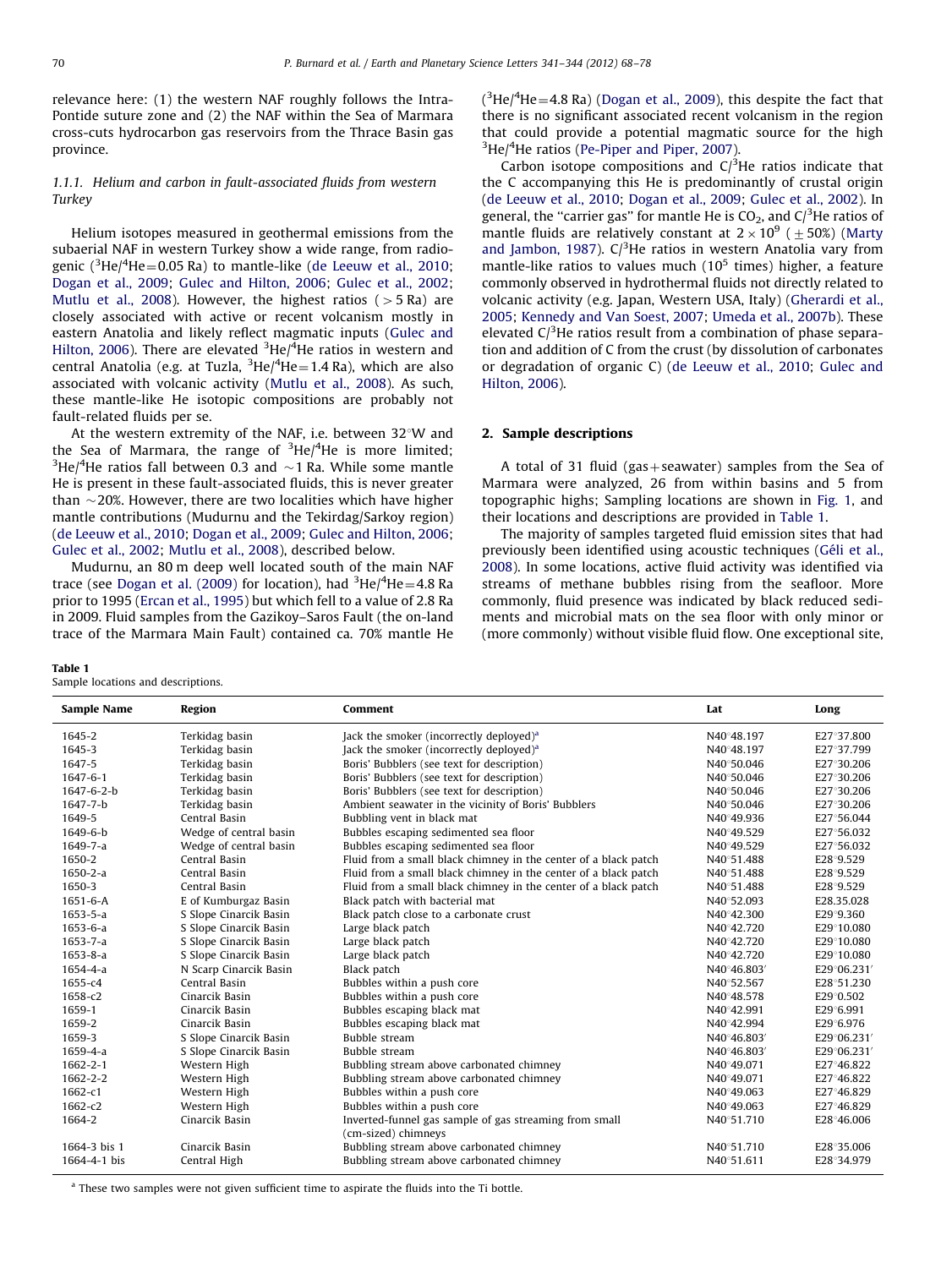<span id="page-3-0"></span>known as ''Boris' Bubblers'', (''BB'', after Boris Natal'in, the discoverer; [Fig. 1](#page-1-0)) had several vigorous bubble streams emanating from the intersection of the two faults. One of these is a NEtrending splay of the Ganos Thrust which probably represents the Intra-Pontide suture. This fault is cut by an E–W-trending dextral fault which is a splay of the North Anatolian fault. From a cluster of shallow  $\left($  < 7 km depth) microseismicity [Tary et al. \(2011\)](#page-10-0) identified predominantly normal movement in the immediate vicinity of BB on a fault oriented NW–SE; the fault orientation and mechanism can be correlated with a series of normal on-land faults in the Ganos mountains ([Okay et al., 1999](#page-10-0)). BB is located on the northern wall of the dextral fault. Methane bubble streams are emitted from tectonically controlled tension gashes, associated with dextral displacement along the E–W fault cutting the late Cretaceous–Paleocene Intra-Pontide suture.

None of the fluid emission sites was associated with a temperature anomaly: fluid temperatures were in the range  $14+1$  °C, consistent with previous work in the region ([Zitter](#page-10-0) [et al., 2008](#page-10-0)).

# 3. Sampling and analytical methods

All fluids analyzed in this study were sampled from the seafloor using specially constructed samplers. The sampler consisted of a Ti bottle of ca. 200 cc capacity connected to a capillary tube (0.5 mm diameter) via a vacuum valve. On board ship  $(< 12$  h prior to sampling) the bottle was evacuated to  $\, <$  10 $^{-3}$  mbar; the samplers

Table 2

Gas contents and noble gas compositions.

retained this vacuum until deployed on the seafloor. Then, once positioned above the site on the seafloor, fluid was aspirated into the Ti bottle (through the capillary tube) by the vacuum in the bottle. The bottle contents remained at seafloor pressure (the valve was sufficient to seal the bottle). Temperature sensors recorded the temperature adjacent to the capillary tube. Four Ti bottles were available per Nautile dive.

Once on board, the contents of the Ti bottle were immediately degassed by transferring the mixture of gases and gas-saturated seawater into an evacuated (  $<$  10 $^{-5}$  mbar) volume of  $\sim$  2000 cm $^{3}$ following [Jean-Baptiste et al. \(1991\).](#page-9-0) Care was taken to ensure that all air was pumped out of transfer pipes between the Ti tube and the expansion volume. After ca. 15 min, the liquid had completely degassed (via the fine jet by which it entered the expansion volume); compressing large bellows on the expansion volume concentrated the sample by a factor of 4. The headspace gases were sealed in four copper pinch-off tubes providing 4 replicates of the gases dissolved in each Ti bottle sample of seawater. The pressure in the Cu tubes at the time of sampling is noted in Table 2.

The copper tubes were returned to the Noble Gas Laboratory at CRPG, Nancy. The tubes were opened under vacuum and the gas samples purified using hot and cold Ti sponge getters and separated from the heavy noble gases using liquid nitrogen cooled activated charcoal. The remaining He and Ne were expanded into a Helix SFT Multicollector noble gas mass spectrometer for He and Ne analysis. Blanks were negligible compared to the samples. The system was calibrated with respect to an air standard which

| Sample name    | P<br>(mbar) | $\Sigma C$<br>$(mod \times 10^{-6})$ | <sup>4</sup> He<br>(mol $\times$ 10 <sup>-12</sup> ) | 3He/4He<br>(Ra) | $4$ He/ $20$ Ne | 3He/4He<br>(Ra)          | $[3$ He $]$ <sup>a</sup><br>(mol g <sup>-1</sup> x 10 <sup>-12</sup> ) | $C/{}^{3}He^{b} \times 10^{9}$ |
|----------------|-------------|--------------------------------------|------------------------------------------------------|-----------------|-----------------|--------------------------|------------------------------------------------------------------------|--------------------------------|
| 1645-2         | 78.5        | 13.3                                 | $10 + 0.4$                                           | $1 \pm 0.1$     | $0.4 + 0.03$    | $\overline{\phantom{a}}$ | $0.58 + 0.06$                                                          | $946 + 134$                    |
| 1645-3         | 36          | $\overline{\phantom{0}}$             | $0.73 + 0.03$                                        | $1 \pm 0.3$     | $0.91 \pm 0.07$ | $1.0 + 0.3$              | $0.09 + 0.03$                                                          | $\qquad \qquad -$              |
| 1647-5         | 904         | 271                                  | $753 + 29$                                           | $4.3 + 0.2$     | $1.8 \pm 0.1$   | $4.9 + 0.4$              | $16 \pm 1$                                                             | $60 \pm 7$                     |
| 1647-6-1       | 1366        | 416                                  | $12531 \pm 479$                                      | $4.4 \pm 0.6$   | $102 + 7$       | $4.4 \pm 0.7$            | $180 + 25$                                                             | $5 \pm 1$                      |
| 1647-6-2-b     | 721         | 214                                  | $23.7 + 0.5$                                         | $4.6 + 0.2$     | $41 \pm 6$      | $4.6 \pm 0.7$            | $0.67 + 0.03$                                                          | $1402 + 152$                   |
| 1647-7-b       | 43.8        | 2.4                                  | $9.7 \pm 0.2$                                        | $1.02 + 0.04$   | $0.33 + 0.05$   |                          | $1.00 \pm 0.04$                                                        | $174 \pm 19$                   |
| 1649-5         | 27          | $\overline{\phantom{0}}$             | $1.93 + 0.07$                                        | $1.2 \pm 0.2$   | $1.7 \pm 0.1$   | $1.2 \pm 0.2$            | $0.38 + 0.05$                                                          |                                |
| 1649-6-b       | 33          | $\overline{\phantom{0}}$             | $0.88 + 0.02$                                        | $0.94 + 0.03$   | $0.35 \pm 0.03$ |                          | $0.111 \pm 0.004$                                                      |                                |
| 1649-7-a       | 33          | $\overline{\phantom{0}}$             | $1.89 + 0.04$                                        | $0.96 \pm 0.04$ | $0.23 \pm 0.01$ | $\overline{\phantom{a}}$ | $0.24 + 0.01$                                                          |                                |
| 1650-2         | 82          | 14                                   | $8.9\pm0.3$                                          | $1 \pm 0.1$     | $0.29 + 0.02$   | $\overline{\phantom{m}}$ | $0.47 + 0.06$                                                          | $1151 \pm 179$                 |
| $1650 - 2 - a$ | 82          | 14                                   | $5.9 \pm 0.1$                                        | $0.99 \pm 0.04$ | $0.33 \pm 0.02$ | $\overline{\phantom{a}}$ | $0.32 \pm 0.01$                                                        | $1754 \pm 193$                 |
| 1650-3         | 51.32       | 4.8                                  | $15.7 + 0.6$                                         | $1.16 + 0.08$   | $0.31 + 0.02$   | $\overline{\phantom{a}}$ | $1.6 + 0.1$                                                            | $187 + 23$                     |
| $1651 - 6 - A$ | 27.5        | $\overline{\phantom{0}}$             | $2.83 \pm 0.07$                                      | $1.08 \pm 0.04$ | $0.39 \pm 0.06$ | $\overline{\phantom{a}}$ | $0.49 \pm 0.02$                                                        |                                |
| $1653 - 5 - a$ | 31          | $\overline{a}$                       | $0.8 + 0.02$                                         | $0.93 + 0.03$   | $0.32 + 0.02$   | $\qquad \qquad -$        | $0.11 + 0.00$                                                          |                                |
| 1653-6-a       | 31.5        | $\overline{a}$                       | $1.61 + 0.03$                                        | $0.95 + 0.03$   | $0.23 + 0.02$   |                          | $0.21 + 0.01$                                                          |                                |
| $1653 - 7 - a$ | 30.5        | $\overline{\phantom{0}}$             | $0.83 + 0.02$                                        | $0.89 \pm 0.03$ | $0.71 \pm 0.06$ | $0.81 + 0.07$            | $0.11 \pm 0.00$                                                        |                                |
| $1653 - 8 - a$ | 28.4        | -                                    | $1.34 + 0.03$                                        | $0.03 + 0.01$   | $0.26 + 0.02$   | $\overline{\phantom{a}}$ | $0.01 + 0.00$                                                          |                                |
| 1654-4-a       | 29          | $\overline{a}$                       | $2.71 \pm 0.06$                                      | $1.09 \pm 0.04$ | $0.45 \pm 0.06$ | $1.24 \pm 0.18$          | $0.45 \pm 0.02$                                                        |                                |
| 1655-c4        | 564.5       | 165                                  | $531 + 20$                                           | $0.95 + 0.06$   | $0.25 + 0.02$   | $\overline{\phantom{a}}$ | $4.0 + 0.3$                                                            | $234 + 29$                     |
| 1658-c2        | 1000        | 301                                  | $1033 \pm 40$                                        | $1.02 \pm 0.05$ | $0.25 \pm 0.02$ |                          | $4.7 \pm 0.3$                                                          | $204 \pm 24$                   |
| 1659-1         | 160         | 39                                   | $10 + 0.4$                                           | $0.8 + 0.3$     | $0.75 \pm 0.05$ | $0.64 + 0.21$            | $0.21 + 0.07$                                                          | $3457 + 1182$                  |
| 1659-2         | 96.46       | 19                                   | $13 \pm 0.5$                                         | $0.87 \pm 0.09$ | $0.35 \pm 0.02$ | $\equiv$                 | $0.52 \pm 0.06$                                                        | $1191 \pm 176$                 |
| 1659-3         | 44          | Ξ.                                   | $7.5 \pm 0.2$                                        | $0.96 \pm 0.03$ | $0.24 \pm 0.03$ | $\overline{\phantom{0}}$ | $0.73 + 0.03$                                                          |                                |
| 1659-4-a       | 46.8        | $\overline{\phantom{0}}$             | $7.3 + 0.2$                                          | $0.97 + 0.03$   | $0.21 + 0.03$   |                          | $0.67 + 0.03$                                                          |                                |
| 1662-2-1       | 1181        | 358                                  | $248 + 9$                                            | $0.07 \pm 0.03$ | $9.5 \pm 0.7$   | $0.04 + 0.02$            | $0.06 \pm 0.03$                                                        | $14721 \pm 6259$               |
| 1662-2-2       | 1333        | 405                                  | $271 + 10$                                           | $0.05 + 0.04$   | $25 + 2$        | $0.04 + 0.03$            | $0.05 + 0.03$                                                          | $21364 + 15419$                |
| 1662-c1        | 1005        | 303                                  | $1840 + 70$                                          | $0.9 \pm 0.1$   | $0.13 \pm 0.01$ |                          | $7.1 \pm 0.9$                                                          | $131 \pm 21$                   |
| 1662-c2        | 705         | 209                                  | $1308 + 50$                                          | $1.08 \pm 0.06$ | $0.67 + 0.05$   | $1.14 + 0.10$            | $8.9\pm0.6$                                                            | $106 \pm 13$                   |
| 1664-2         | 1236        | 375                                  | $1686 + 64$                                          | $0.28 + 0.05$   | $45 \pm 3$      | $0.28 + 0.05$            | $1.7 \pm 0.3$                                                          | $567 + 114$                    |
| 1664-3 bis 1   | 1409        | 429                                  | $127634 + 4883$                                      | $0.41 \pm 0.01$ | $348 + 229$     | $0.41 + 0.27$            | $163 + 9$                                                              | $6 \pm 1$                      |
| 1664-4-1 bis   | 1279        | 388                                  | $1609 + 62$                                          | $0.43 \pm 0.05$ | $193 + 21$      | $0.43 + 0.07$            | $2.4 \pm 0.3$                                                          | $401\pm66$                     |

 $\rm{^3He/^4He}$  corrected for atmospheric contribution following [Sano and Wakita \(1985\);](#page-10-0) Samples with a ''–" are too contaminated with air to calculate an air-corrected  $\rm{^3He/^4He}$ ratio.

 $a<sup>3</sup>$  3He concentrations are those in the (water dominated) fluid sampled by the Ti bottle sampler.

 $^{\text{b}}$  C/<sup>3</sup>He ratios are for the gases that degassed from the Ti bottle sampler (see text for detail). Samples with a "-" did not contain any gas in excess of air dissolved in seawater.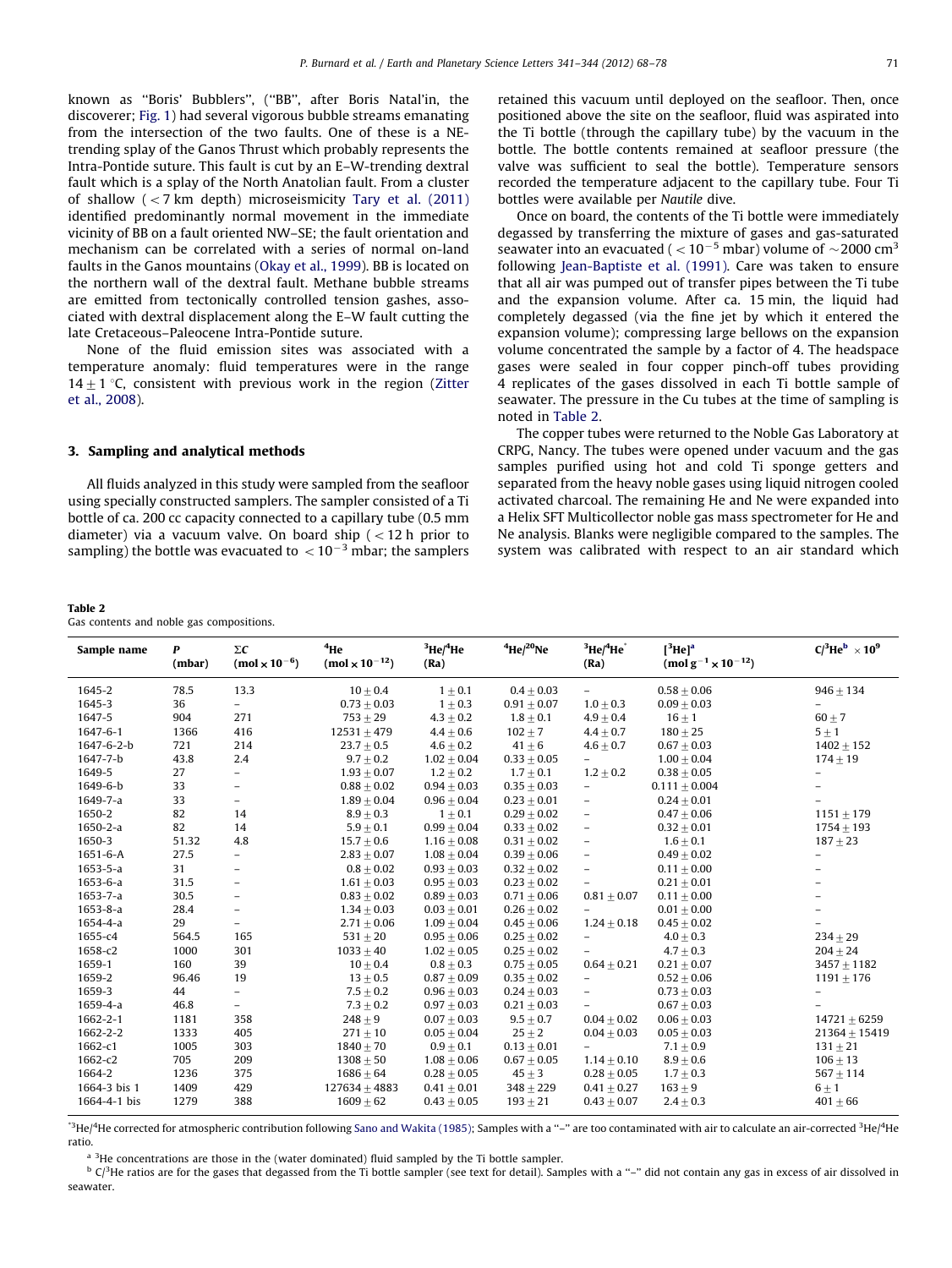delivered 7.37  $\times$  10<sup>-12</sup> mol <sup>4</sup>He and 2.56  $\times$  10<sup>-11</sup> mol <sup>20</sup>Ne. Uncertainties (1 sigma) are calculated by quadratic propagation of measurement errors, uncertainties in blanks and the uncertainty of at least ten standards intercalated with samples.

The major gas composition (total carbon species) of one copper tube sampled at BB was analyzed in the Stable Isotope Laboratory of CRPG.

# 4. Results

## 4.1. Helium concentrations and isotopes

The He isotope data along with He/Ne ratios and tube pressures are reported in [Table 2;](#page-3-0) He concentrations reported in [Table 2](#page-3-0) are their concentrations in the fluids as sampled by the Ti bottles (i.e. seawater and excess gases). The C/He ratios in the Cu tubes (which contain only the gases that were exsolved from the Ti bottles) can be calculated by converting the pressure within the Cu tube into moles as the volumes of the Cu tubes are known. The pressures measured were corrected for the contribution of dissolved and excess atmospheric noble gases in seawater (890 $\pm$  36  $\mu$ mol L $^{-1}$  [\(Tanaka and Watanabe, 2007\)](#page-10-0) and for the partial vapor pressure of water (23.3 mbar at 20 °C); some samples do not contain resolvable additional gases. For the samples recording pressures over and above the seawater gas+vapor pressure of water (=36.1  $\pm$  7.8 mbar), the C/ $^3$ He ratios are given in [Table 2](#page-3-0). C/ $^3$ He ratios are calculated assuming that the gas phase is entirely composed of CH<sub>4</sub>, consistent with analyses of Marmara Sea fluids although the major gas composition was not measured in all the fluids. However, uncertainties in the major fluid composition are unlikely to significantly affect the  $C/{}^{3}$ He ratios calculated this way considering that the fluids are dominated by either  $CH<sub>4</sub>$  or  $CO<sub>2</sub>$ .

A significant number of samples (17 samples representing 10 different locations; Fig. 2; [Table 2](#page-3-0)) have <sup>3</sup>He/<sup>4</sup>He ratios close to 1 Ra and low He/Ne. The helium trapped in these samples is indistinguishable from atmospheric He, i.e. either pure seawater noble gases were sampled or else atmospheric contamination overwhelmed the sample He. There is no evidence for solid-earth He (mantle or crustal) in these low He/Ne samples. Of the samples that do contain solid-earth He (14 samples) all but two (1653-8 and 1662-2, Western High) contain identifiable mantle He inputs, for the most part about 20% of the He is of mantle origin. However, the samples from Boris' Bubblers (Dive 1647) are clearly different with  $^3$ He/ $^4$ He ratios of 4.3–4.6 Ra which implies that ca. 70% of the He originated in the mantle. There is no readily discernable gradient or geographic pattern in <sup>3</sup>He/<sup>4</sup>He along the MMF.

#### 4.2. Major gas compositions

The major gas composition is available for four sites, 1659, 1662, 1664 [\(Bourry et al., 2009\)](#page-9-0) and 1647 (on a Cu tube; this study). All the gases essentially consist of methane with trace amounts of  $CO<sub>2</sub>$  and  $C2+C3$  hydrocarbons.

# 4.3.  $C^3$ He ratios

The  $C/^{3}$ He ratios calculated from the pressure of gas degassed from the Ti bottle samples (see above; [Table 2](#page-3-0)) are in the 1  $\times$  10<sup>9</sup>- $2 \times 10^{13}$  range, consistent with previously recorded C/<sup>3</sup>He ratios along the NAF [\(de Leeuw et al., 2010;](#page-9-0) [Dogan et al., 2009](#page-9-0); [Mutlu](#page-10-0) [et al., 2008\)](#page-10-0).



Fig. 2. He isotope and  ${}^{4}$ He/ ${}^{20}$ Ne ratio for fluids associated with faulting in the Sea of Marmara. The wide range in He isotopic compositions and in He/Ne ratios can be explained in terms of mixing between 3 sources of helium: atmospheric, mantle-derived and radiogenic He produced in the crust. Illustrative mixing curves are shown for mixing with different geological fluid endmembers, fluid 1 being a pure mantle endmember  $(^3$ He/ $^4$ He = 6 Ra) ([Gautheron and Moreira,](#page-9-0) [2002](#page-9-0); [Moreira et al., 1998](#page-9-0)); fluids 2 and 3 are mantle/crustal fluid mixtures with 70% and 20% mantle He contributions respectively ( $(^{3}$ He/ $^{4}$ He) $_{fluid2}$ =4.9 Ra, corresponding to the source of BB fluids; see text for further details); fluid 4 is a pure crustal fluid with  ${}^{3}$ He/ ${}^{4}$ He = 0.01 Ra. With the exception of one analysis (1653-8-a) all the data can be explained by mixing between these fluids (some of the He/Ne variation may also be due to fluid–gas fractionation during bubble formation on the seafloor ([Holzner et al., 2008](#page-9-0))). The composition of 1653-8-a is thought to be an analytical artifact resulting from a Cu pinch off tube that was incorrectly sealed such that He escaped from the tube but not Ne (tests on Cu pinch of tubes have confirmed this as a potential mechanism).

# 5. Discussion

We clearly identify the presence of He from the mantle in the majority of the high He/Ne samples (Fig. 2). For the most part, MMF fluids contain  $\sim$  20% mantle He. It seems likely that this ''background'' mantle He signature results from a porous MOHO allowing leakage of mantle He into the crust. The fact that the contribution of mantle derived He is geographically homogeneous with no apparent trend along the fault suggests that the process accounting for mantle He in these fluids has a long wavelength  $(500 \text{ km})$ . A "leaky MOHO" possibly resulting from the transtensional regime of the Sea of Marmara and its surroundings (Sengör et al., 2005) would be consistent with the geographically homogeneous He isotope distribution. By contrast, discrete intrusions created by underplating (which could also result in a  $3$ He flux) would result in a more heterogeneous He isotope distribution along the MMF and NAF, and would result in high heat flows (which are not observed in this area). This is consistent with similar observations in extensional regimes [\(Kennedy and Van](#page-9-0) [Soest, 2007](#page-9-0); [Kulongoski et al., 2005](#page-9-0)), where a leaky MOHO is thought to be the origin of a mantle He flux to the surface.

The sample from the Western High, 1662-2, is the only sample where mantle  $3$ He is certainly absent. Pore fluids from this location have exceptionally high Li concentrations, probably from high temperature water rock interactions [\(Tryon et al., 2010\)](#page-10-0). Plausibly, the radiogenic He coupled with elevated Li at this location is the result of alteration of basement rocks.

The extremely active site of Boris' Bubblers is clearly different: up to 70% mantle He was found in the BB samples (Fluid 2 in Fig. 2). Similar quantities of mantle-derived He have been observed on the nearby on-land Gazikoy–Saros Fault (Tekirdag)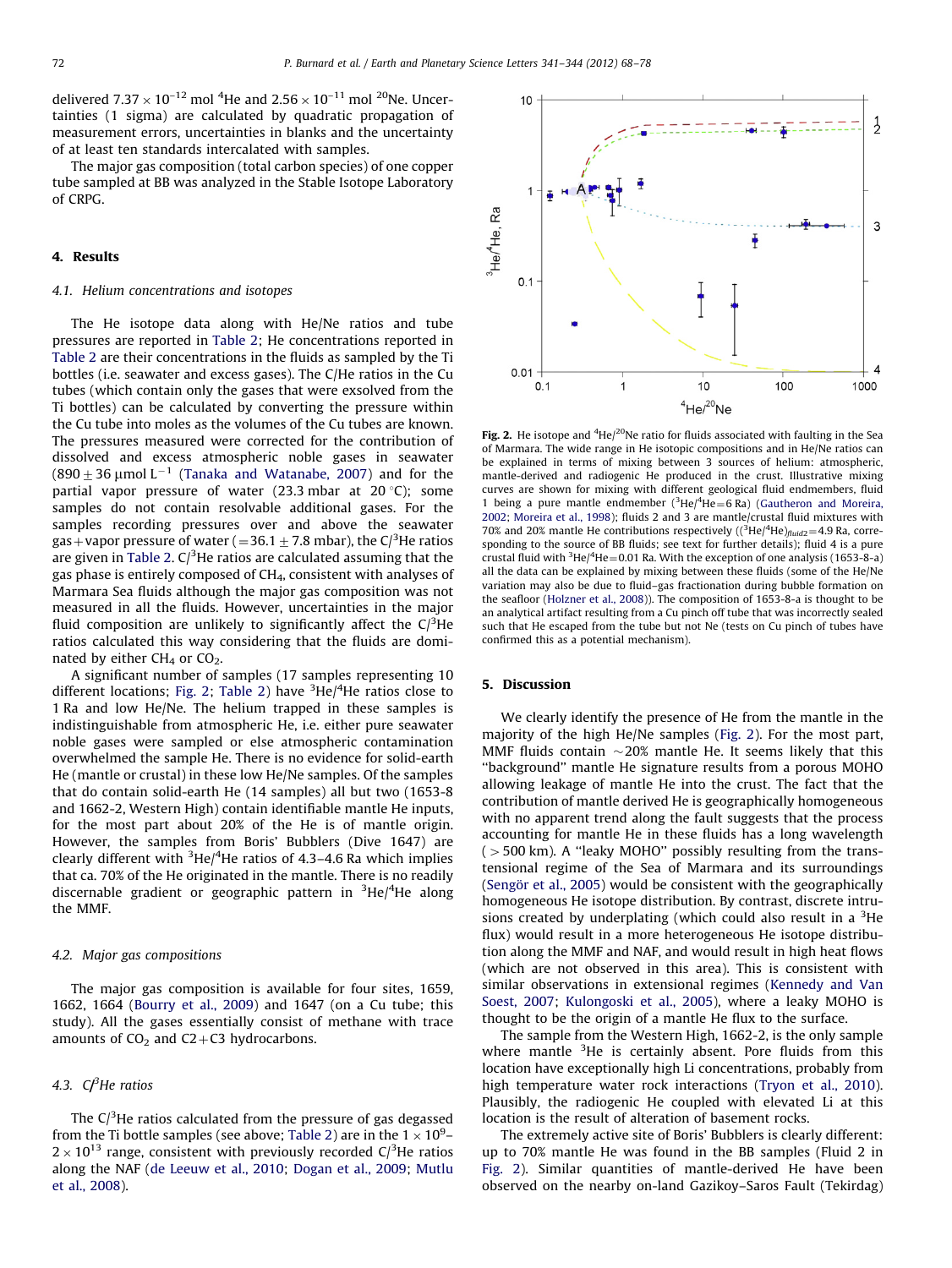by [Dogan et al. \(2009\)](#page-9-0), essentially from the onshore equivalent of the splay fault where Boris' Bubblers is situated [\(Fig. 1](#page-1-0)). A major source of mantle He is required to account for these He isotope compositions. Unlike other locations on the NAF where mantlelike He is found, it is highly unlikely that the mantle He found in MMF and Gazikoy–Saros Fault fluids is produced from presentday magmatic activity: there is no active volcanism in the region of the Sea of Marmara, and the most recent volcanic activity in Thrace and Anatolia is limited to small volume, rare, Pliocene alkali basalt lavas ([Pe-Piper and Piper, 2007](#page-10-0)), the closest to the fault lying 35 km to the NW. The fact that this He is not derived from active magmatism is further supported by the low temperatures of the vent fluids: these are not hydrothermal systems associated with recent intrusion of hot magma. This contrasts with the observations of [Gulec et al. \(2002\)](#page-9-0) along subaerial portions of the NAF which show a close association between extent of mantle He contribution and the age of tectono-magmatic activity in much higher enthalpy fluids.

In summary, the He found at BB and Tekirdag is derived either directly from the mantle via high permeability pathways through the lower crust or else there is a crustal reservoir of 'fossil' He that is fortuitously sampled by the fault fluids. These possibilities are discussed in turn below.

# 5.1. A 'fossil' He source

Sources of 'fossil' He consist of mantle He that has been transferred into the crust and stored under high  ${}^{3}$ He/(U+Th) conditions, thereby creating a reservoir in the crust which preserves its initial <sup>3</sup>He/<sup>4</sup>He ratio. Ancient magmatism which could have mobilized He from the mantle was then trapped by subsequent crystallization in the crust.

It is possible to model the evolution of  $3$ He/ $4$ He in a 'fossil' intrusion (Fig. 3). However, constraining  $U+Th/{}^{3}$ He is not straightforward, as this depends on the nature of the intrusion and few pertinent data are available. U $+{\rm Th/}^3$ He data are available for differentiated (gabbroic) crustal intrusions which could be considered as potential analogs for differentiated crust [\(Moreira](#page-9-0) [et al., 2003](#page-9-0)). However, these intrusions are enriched in  $U+Th$  and depleted in <sup>3</sup>He, therefore <sup>3</sup>He/<sup>4</sup>He rapidly falls to values lower than those found at Boris' Bubblers, and cannot be considered as potential candidates for a ''fossil'' He supply for BB fluids (Fig. 3). By contrast, there is a lack of suitable data on ultramafic intrusions (which are more likely to preserve high <sup>3</sup>He/<sup>4</sup>He ratios); literature values for the average <sup>3</sup>He concentrations ([Matsumoto](#page-9-0) [et al., 2001\)](#page-9-0) combined with U+Th concentrations (in a separate publication ([Malaviarachchi et al., 2010](#page-9-0))) from the Horroman Ophiolite complex, (see Fig. 3 caption) suggest that  $U+Th$  decay will reduce <sup>3</sup>He/<sup>4</sup>He ratios in this type of rock to values lower than those of BB on a  $\sim$  10 Ma timescale. Thus it is not possible to exclude a 'fossil' origin for the He found at BB, i.e. He trapped in an ultramafic complex within the crust below the Sea of Marmara that may have been remobilised by the fault. Nevertheless, 'fossil' He seems an unlikely source of the high  $3$ He/ $4$ He found at BB: first, the limited amount of He in such a reservoir could only supply He for very short periods; secondly there is no known candidate intrusion in the immediate vicinity; and thirdly, there is no suitable mechanism for extracting significant amounts of He from cold crystallized rocks.

An alternative source of fossil, high <sup>3</sup>He/<sup>4</sup>He helium, could be  $CO<sub>2</sub>$  reservoirs containing mantle derived  $3$ He. An example has been reported from the southwestern USA [\(Gilfillan et al., 2009;](#page-9-0) [Holland and Ballentine, 2006;](#page-9-0) [Sherwood Lollar et al., 1997](#page-10-0)), which likely represents the volatiles degassed from magmas and which were subsequently trapped in impermeable traps. Such a reservoir, if intersected by the MMF, could also provide a source of



Fig. 3. Evolution of the  ${}^{3}$ He/ ${}^{4}$ He ratio of a fossil pluton over time. The model assumes that a mantle-derived intrusion is placed in the crust over time. Blue= gabbroic intrusion, green=ultramafic intrusion.  $(U+Th)/<sup>3</sup>$ He of lower crustal gabbros from [\(Moreira et al., 2003](#page-9-0)). $(U+Th)/<sup>3</sup>$ He of ultramafic intrusions is not directly known (there are few or no analyses of U, Th and He on the same samples) so we combine the He data of [Matsumoto et al. \(2001\)](#page-9-0) and the U, Th data of [Malaviarachchi et al. \(2010\)](#page-9-0). However, we note that  $3$ He concentrations of peridotites may not be representative as noble gas geochemists select He-rich samples (most rich in fluid and/or melt inclusions) for analysis and  $U+Th$  analyses do not take into account trace phases (zircon, apatite, interstitial glass). For the above reasons, it seems more likely that a real system is best represented by the lower bound of the green shaded area and may even fall below this curve. (For interpretation of the references to color in this figure legend, the reader is referred to the web version of this article.)

high <sup>3</sup>He/<sup>4</sup>He 'fossil' He. While difficult to completely exclude this possibility, it nevertheless seems an unlikely source of the MMF He as there are no documented  $CO<sub>2</sub>$  reservoirs in the world with  $He/{}^{4}He$  > 4 Ra.

#### 5.2. Direct injection of mantle He into the MMF

A high permeability connection to the mantle seems the most plausible explanation for the non-radiogenic He sampled along the MMF. The subcontinental lithospheric mantle (SCLM) is generally characterized by <sup>3</sup>He/<sup>4</sup>He slightly more radiogenic than that of the asthenospheric mantle ([Gautheron and Moreira,](#page-9-0) [2002\)](#page-9-0): 6 Ra is used here as the mantle source of these fluids.

Lower  $3$ He/ $4$ He ratios measured in MMF fluids than those of the mantle are the result of (a) mixing with  $4$ He-rich crustal fluids and (b) 'aging' of the fluid during transit through the crust, where decay of U and Th in the (permeable) host rock adds <sup>4</sup>He to mantle-derived He. In the latter case, the change in <sup>3</sup>He/<sup>4</sup>He ratio is a function of the U, Th content of the host lithology, of the efficiency of extracting this <sup>4</sup>He into the fluid and the time required to transit the crust. The general equation for transport of diluted isotopes considering only the vertical dimension and neglecting dispersion can be expressed at steady-state as ([Johnson and DePaolo, 1997](#page-9-0))

$$
v\frac{dr_f}{dz} = \frac{J}{C_f}(r_c - r_f)
$$

where v is the average fluid velocity (mm  $yr^{-1}$ ),  $r_f$  and  $r_c$  are  $3H\omega$ /4He ratios in the fluid and the crust *I* is the "reaction flux" He $/4$ He ratios in the fluid and the crust, *J* is the "reaction flux", the mass of He delivered to a unit volume fluid per unit time (mol m<sup>-3</sup> yr<sup>-1</sup>).  $C_f$  is the initial concentration of <sup>4</sup>He in the fluid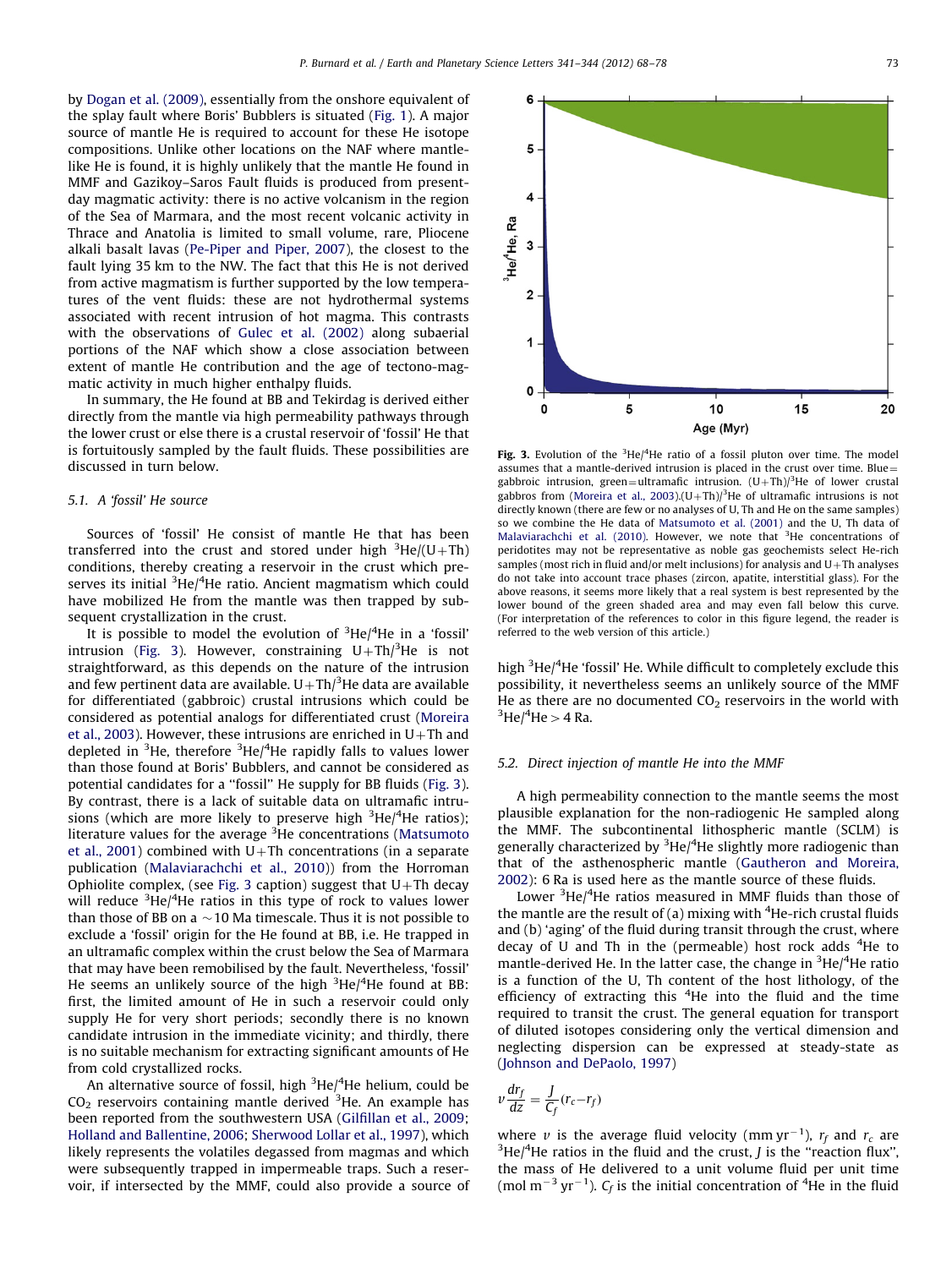(mol m $^{-3}$ ) which is calculated from the following equation:

$$
C_f = \frac{{}^{[3}\text{He}]_f}{r_f}
$$

where  $[{}^{3}$ He]<sub>f</sub> is the final  ${}^{3}$ He concentration in the fluid, i.e. that was measured at the surface. Solving this equation between the surface (with the measured isotope ratio  $r_m$ ) and the crust– mantle boundary (mantle isotope ratio  $r_M$ ) and assuming that, relative to  $r_M$ ,  $r_c$  is negligible ( $\sim$ 0.02 Ra [\(Ballentine and Burnard,](#page-9-0) [2002;](#page-9-0) [Oxburgh and O'Nions, 1987](#page-10-0))) yields

$$
\frac{1}{r_m} - \frac{1}{r_M} = \frac{JH}{\nu[^3 \text{He}]_f}
$$

where H is the vertical crustal thickness traversed by the fluid. The concentration of  $3$ He in the fluid is assumed to be conservative (no gains and no losses) and is known from the analyses of fault fluids. *J* can be expressed as a function of the crustal  ${}^{4}$ He production rate,  $P_{4\text{He}}$ , normalized to a unit mass of rock ( $P_{4\text{He}}$ units are mol kg $^{-1}$  yr $^{-1}$ ):

$$
J = \frac{P_{4\text{He}}\rho_c}{V_f/V_c}
$$

In this formulation, the ratio  $V_f/V_c$  is the ratio of the volume of fluid receiving the reaction products (<sup>4</sup>He) from the volume of rock  $V_c$  contributing its <sup>4</sup>He. The maximum possible value of this ratio is that of the rock porosity  $\phi$ .  $\rho_c$  is the crust density.

In Fig. 4, we estimate the average fluid flow velocity within the fault to be between 1 and 100 mm yr $^{-1}$  for BB, with flow rates 10 times faster than those calculated for other sites along the NAF (e.g. 1664-3=10–1000 mm yr $^{-1}$ ) because, although these fluids have lower <sup>3</sup>He/<sup>4</sup>He ratios than BB fluids, they are also characterized by lower He concentrations [\(Table 2\)](#page-3-0) and are therefore more sensitive to <sup>4</sup>He ingrowth. The flow rates estimated for the MMF are comparable to those of the San Andreas Fault (1–10 mm yr $^{\rm -1}$ ([Kennedy et al., 1997](#page-9-0))). Fluid flow rates in both instances may be



Fig. 4. Flow rate as a function of porosity for the range in  $[U+Th]$  likely for fluids traversing the crust in the MMF, calculated for the fluids emanating from Boris' Bubblers. Blue: flow rates for [U]crust=0.25 ppm; green: flow rates for [U]crust=2.5 ppm (Th/U=4 for both cases) ([Ballentine and Burnard, 2002\)](#page-9-0). The connected network porosity available for fluid flow (the porosity relevant here) is difficult to constrain, depending on the wetting properties of the fluids as well as the rock fabric; we modeled fluid velocities for porosities ranging between 0.001 and 0.01 [\(Hyndman and Shearer, 1989\)](#page-9-0).

faster than those calculated here as mixing of crustal fluids may have further lowered the  $3He/4He$  ratio.

For a fluid flow rate of 1–100 mm  $yr^{-1}$  with <sup>3</sup>He concentrations of  $\approx 5 \times 10^{-13}$  mol g<sup>-1</sup> fluid for BB, the implied <sup>3</sup>He flux through the MMF is of the order  $10^{-15}$ – $10^{-13}$  mol <sup>3</sup>He mm<sup>-2</sup> of fault  $yr^{-1}$ . Given the likely crustal thickness in this region is of the order 25 km ([Becel et al., 2010](#page-9-0)), fluid residence times of 0.25– 25 Ma are implied. At the slow end, the implied residence times are longer than the age of the fault itself  $($  < 5 Ma [\(Armijo et al.,](#page-8-0) [2005;](#page-8-0) Sengör et al., 2005)). However, the fluid migration pathways are not necessarily related to the present-day fault geometry therefore slow fluid migration remains a plausible hypothesis: prior to initiation of the NAF, the Marmara region was characterized by a large shear zone, inherited from the Intra-Pontide Suture Zone, called the 'North Anatolian Shear Zone' [\(Seng](#page-10-0)ö[r et al., 2005](#page-10-0)). Faults within the pre-existing shear zone, which was transtensional here (Sengör et al., 2005) could thus have provided pathways for migration of mantle He bearing fluids.

## 5.3. Amagmatic extraction of He from the solid mantle

While the flow rates calculated above can account for how mantle-derived He can traverse the crust, the problem remains on how He can be transferred from the mantle into a fluid phase: a mechanism that releases He from the solid mantle is required.

Simple diffusion of He from peridotite with typical bulk mantle <sup>3</sup>He concentrations into the fault is unlikely to be sufficiently rapid to maintain the flux of mantle He estimated above. The characteristic He diffusion lengthscale ( $=\sqrt{(Dt)}$ ) at 800 °C is of the order 1 mm  $yr^{-1}$  ( $D_{He} = 2 \times 10^{-9}$  cm<sup>2</sup> s<sup>-1</sup> ([Shuster](#page-10-0) [et al., 2004\)](#page-10-0); other estimates of  $D_{\text{He}}$  are even slower [\(Trull and](#page-10-0) [Kurz, 1993\)](#page-10-0)); given a likely mantle  $3$ He concentration of  $\approx$  9  $\times$  10<sup>8</sup> atoms g<sup>-1</sup>([Porcelli and Elliott, 2008](#page-10-0)), the implied diffusion flux is  $\sim 5 \times 10^{-19}$  mol mm<sup>-2</sup> of fault yr<sup>-1</sup>, at least three orders of magnitude lower than the <sup>3</sup>He flux calculated for BB. Frictional heating during fault slip has a limited effect (e.g.  $\sqrt{(Dt)}$ ) at 1200 °C  $\sim$  2 mm yr<sup>-1</sup>). Thus, either He is released from a larger volume of mantle than that accessible via diffusion (e.g. by alteration or by melting) and/or the mantle source has higher <sup>3</sup>He concentrations than 'average' mantle. These possibilities are investigated in turn below.

Serpentinising the overlying mantle wedge will liberate mantle He from the wedge without melting [\(Umeda et al., 2007a](#page-10-0)) but requires a suitable source of hydrated material. Active subduction did occur in this region before the earliest Eocene (Sengör and [Yilmaz, 1981](#page-10-0)). Although this slab could have been hydrating the mantle in the region for some time since the Eocene, clearly this is a different tectonic situation from arc situations where significant quantities of recently subducted water are available for serpentinisation. Serpentinisation was probably less important in releasing mantle He in the Marmara area than in Japan, for example, nevertheless serpentinisation cannot be completely excluded as a potential mechanism for extracting mantle He.

Frictional melting in deep faults is well documented in ultramafic massifs [\(Andersen and Austrheim, 2006](#page-8-0); [Souquiere and Fabbri,](#page-10-0) [2010; Ueda et al., 2008\)](#page-10-0). From field observations of pseudotachylite, [Andersen and Austrheim \(2006\)](#page-8-0) estimate that 60 kg m<sup> $-2$ </sup> of peridotite can be melted during co-seismic displacement. Assuming 100% melting, and that this melt completely degasses its He, then 60 kg of molten mantle produces of the order  $1 \times 10^{-12}$  mol <sup>3</sup>He m<sup>-2</sup> of fault. Thus if  $3$ He was extracted by frictional melting (mantle  $3$ He concentration from above), then  $\sim 10^3$  slip events per year are required to account for the  $3$ He flux calculated for the MMF. This seems one or two orders of magnitude too high to be a realistic He extraction method.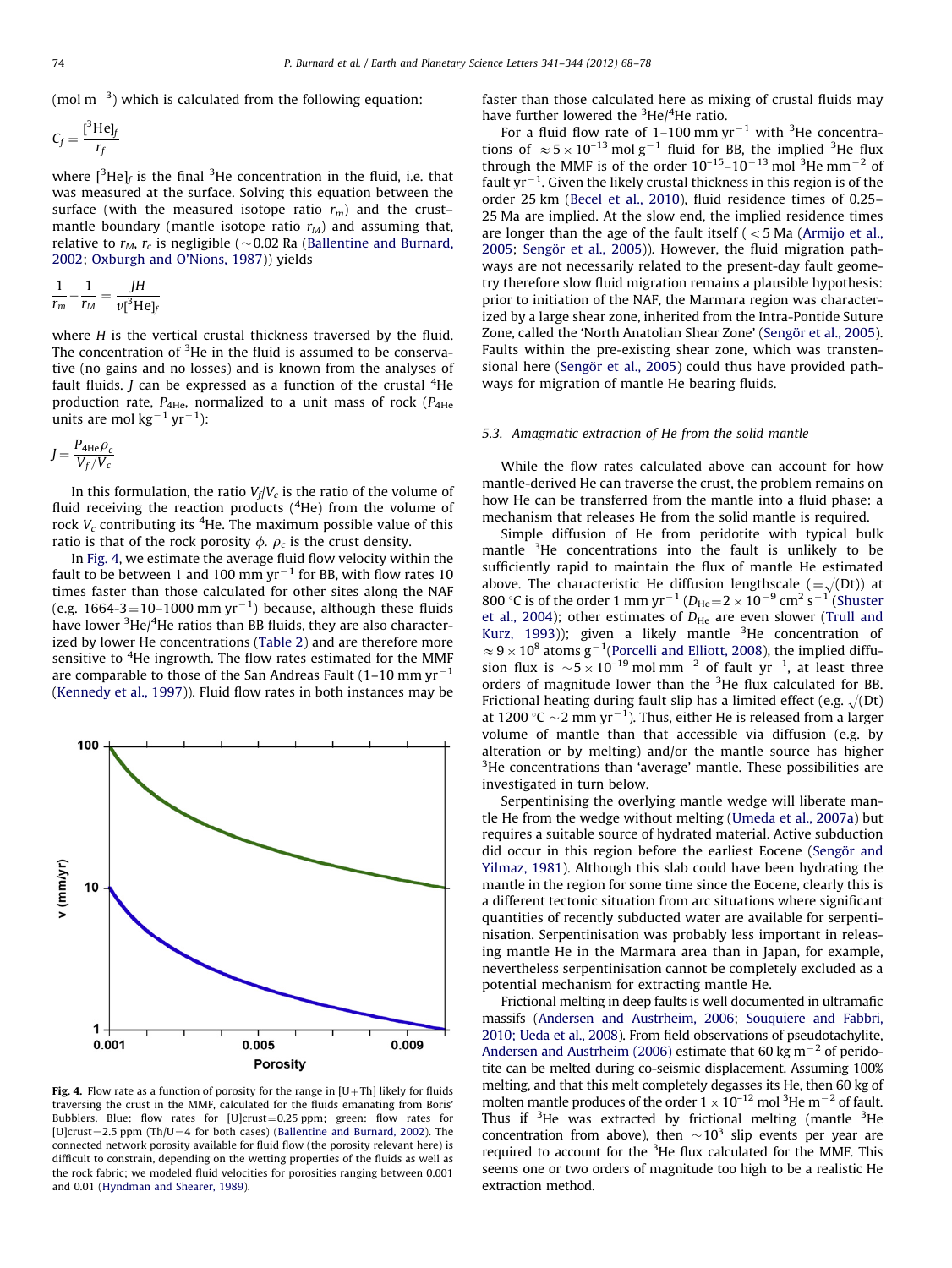Notwithstanding uncertainties in mantle <sup>3</sup>He concentrations and of the fault  $3$ He flux, there are difficulties maintaining the  $3$ He/ $4$ He ratios in the MMF via diffusive extraction, alteration of the mantle or by melting during slip events.

One partial solution to the difficulty maintaining the fault He flux could be that noble gases appear to be concentrated in deformed regions of mantle. [Kurz et al. \(2009\)](#page-9-0) show that mylonitic zones at the crust–mantle boundary have He concentrations  $\sim$  10 times higher than 'average' mantle. Thus diffusion of  $3$ He out of mylonitized mantle could account for a  $3$ He flux of  $\approx 10^{-17}$  mol mm<sup>-2</sup> yr<sup>-1</sup>, approaching the <sup>3</sup>He fluxes observed on the MMF and on the SAF. Mylonitised zones up to several kms wide have been observed [\(Hekinian et al., 2000\)](#page-9-0), and mylonite zones are likely stable on the 10 $^{8}$ –10 $^{9}$  year timescale ([Evans et al.,](#page-9-0) [2001\)](#page-9-0) suggesting there could be sufficient He accumulated in mylonite zones to furnish faults with high <sup>3</sup>He/<sup>4</sup>He helium. Longduration (1–5  $\times$  10<sup>8</sup> yr) deformation in the mantle, such as possible along subduction zones, could produce noble gas enriched zones which then supply the helium found in deep-rooted faults such as the NAF and SAF.

# 5.4. Major gas compositions

The gases escaping the MMF consist of methane, even at BB where  $\sim$  70% of the He is mantle derived. While reduced C species in the mantle are known, these are restricted to subduction environments where serpentinisation has increased  $f_{\rm H_2}$  [\(Song](#page-10-0) [et al., 2009\)](#page-10-0); in general the dominant C species in mantle derived fluids is  $CO_2$  or  $CO_3^{2-}$  [\(Blundy et al., 1991;](#page-9-0) [Dasgupta and](#page-9-0) [Hirschmann, 2006](#page-9-0); [Zhang and Duan, 2009](#page-10-0)). Thus it seems more likely that the mantle injected  $CO<sub>2</sub>$  into the fault and some process or processes has either reduced the  $CO<sub>2</sub>$  to methane and/or added sufficient  $CH_4$  to mask the mantle  $CO_2$ . The fluid emitted from the mantle will be CO<sub>2</sub>-dominated with a CO<sub>2</sub>/<sup>3</sup>He ratio of the order 2  $\times$  10<sup>9</sup>, a ratio which is likely to be applicable to the SCLM ([Fischer et al., 2009](#page-9-0); [Marty and Jambon, 1987](#page-9-0)).

Other localities also report high <sup>3</sup>He/<sup>4</sup>He ratios in methane dominated fluids, for example Fondachello, Sicily with  $3$ He/ $4$ He $=$ 6–7 Ra [\(Caracausi et al., 2003\)](#page-9-0) and Golygina (Kamchatka) with  $^3$ He/ $^4$ He=5.3 Ra [\(Taran, 2009](#page-10-0)) and both with  $>$  90% CH<sub>4</sub>. Fluids emanating from the extensional Pannonian and Vienna basins have a wide range of  $CO<sub>2</sub>/CH<sub>4</sub>$  ratios with some methane rich fluids that are associated with  $3$ He/ $4$ He as high as 2.3 Ra ([Sherwood Lollar et al., 1997](#page-10-0)). These fluid compositions result from  $CO<sub>2</sub>$  loss (by dissolution in water and/or precipitation of carbonate) combined with methane addition from within the basin. Alternatively,  $CO<sub>2</sub>$ -bearing mantle fluids could be directly reduced to  $CH_4$  either microbially ([Greenbaum et al., 1995\)](#page-9-0) or, under specific conditions, inorganically via Fischer–Tropsch type reactions [\(Foustoukos and Seyfried Jr, 2004](#page-9-0); [Holm and Charlou,](#page-9-0) [2001;](#page-9-0) [McCollom and Seewald, 2006](#page-9-0); [Taran et al., 2007](#page-10-0)).

However, it is not necessary to invoke  $CO<sub>2</sub>$ -consuming reactions to explain the MMF data: simple mixing between  $CO<sub>2</sub>$ dominated mantle fluids and  $CH<sub>4</sub>$  crustal fluids can generate the range in  ${}^{3}$ He/ ${}^{4}$ He–CH<sub>4</sub>/CO<sub>2</sub> compositions analyzed here. Fig. 5 shows the likely compositions of mixtures of mantle fluids  $(CO<sub>2</sub>)$ dominated) and methane produced in a sedimentary basin; mixing between these two fluids is highly probable in a situation such as the Marmara Sea where fluids of mantle origin percolate through young, organic rich sediments.

Thus it is possible to reproduce the compositions found along the NAF (including the high  $3$ He/ $4$ He, methane dominated fluids found at BB) simply by mixing, provided  $(CH_4/{}^4He)_{mantle}$ (CH<sub>4</sub>/<sup>4</sup>He)<sub>crust</sub>. (CH<sub>4</sub>/<sup>4</sup>He)<sub>mantle</sub> is low, between 0.1 and 0.2 ([Javoy](#page-9-0) [and Pineau, 1991](#page-9-0)). Then  $CH_4$ /<sup>4</sup>He of the basin fluid higher than  $\approx$  100 would result in the appropriate 'r' value ([Langmuir et al.,](#page-9-0)

 $\circ$  $\mathbf{0}$ 5  $\mathbf{1}$  $\overline{2}$ 3  $\overline{4}$ 6  $\overline{7}$  $3$ He/ $4$ He (Ra) Fig. 5. Predicted fluid He isotope ratios as a function of the partial molar  $CO<sub>2</sub>$  content  $(X_{CO_2/CH_4})$  during mixing between methane-rich basin fluids and a typical mantle fluid. No consumption or production of either fluid is assumed. The endmember compositions assumed for the model are  $(^{3}He/^{4}He)_{mantle}=6$  Ra,  $(X_{CO_2}/X_{CH_4})_{mantle}=$ 0.999 and  $({}^{3}$ He/ $^{4}$ He)<sub>crust</sub> = 0.02 Ra,  $(X_{CO_2}/X_{CH_4})_{crust}$  = 0.001. In this diagram, the curvature of the mixing line, r, depends on the ratio  $(CH_4/{}^4He)_{mantle}/(CH_4/{}^4He)_{crus}$ which is varied between 0.01 (blue, dashed) and 0.0025 (red, solid). The arrow shows the <sup>3</sup>He/<sup>4</sup>He composition analyzed for Boris' Bubblers (4.9 Ra). Thus, an 'r' value of 0.01 would predict 4% mantle derived  $CO<sub>2</sub>$  in the Boris' Bubblers fluid while  $r' = 0.0025$  would have only 1% mantle derived CO<sub>2</sub>, consistent with the fluid compositions. (For interpretation of the references to color in this figure legend, the reader is referred to the web version of this article.)

[1978\)](#page-9-0) (see Fig. 5 caption). Typical natural gas accumulations have  $CH<sub>4</sub>/<sup>4</sup>$ He ratios in the range of 600-8000 [\(Battani et al., 2000\)](#page-9-0); young sedimentary basins (such as the Sea of Marmara) will be expected to be at the upper end of this range considering that the  $CH_4$ /<sup>4</sup>He ratio of the basin fluids will decrease with time as <sup>4</sup>He is produced by U-series decay. Finally, this is borne out by the high CH<sub>4</sub>/<sup>4</sup>He ratios in sample 1662-2 (1.5  $\times$  10<sup>6</sup>; [Table 2](#page-3-0)), consistent with the C/He ratio of hydrocarbons generated from young sedimentary basins [\(Prinzhofer et al., 2010](#page-10-0)).

The  $C/3$ He compositions of the three samples of Boris' Bubblers are highly variable ([Fig. 6;](#page-8-0) [Table 2\)](#page-3-0). This  $10^3$  variation in C/He is difficult to explain, given that the fluids were collected within a short space of time (few hours) and short distances ( $<$  50 m) of each other. Although this may be a sampling artifact (preferential He loss from the Cu tubes), the heterogeneity could also be due to shallow level advection of basin derived methane, or possibly due to production or consumption of  $CH<sub>4</sub>$  by microbial communities living in the vents of Boris' Bubblers.

Although we cannot exclude mechanisms where mantle  $CO<sub>2</sub>$  is consumed (bacterially or inorganically), these mechanisms are not a priori necessary to explain the data (Fig. 5 caption). Dilution of mantle-derived  $CO<sub>2</sub>$  rich fluids by CH<sub>4</sub> produced within the basin further seems likely as  $C/^{3}$ He ratios are roughly correlated with the fluid's  ${}^{3}$ He/<sup>4</sup>He [\(Fig. 6](#page-8-0)), demonstrating that the C (or methane) rich endmember also carries <sup>4</sup>He. It seems probable therefore that mantle derived  $CO<sub>2</sub>$  (with accompanying He) percolated through the fault to shallow levels where it was diluted by CH4 produced by thermal and bacterial degradation of young, organic rich sediments in the Marmara Basin.

#### 6.5. Potential for fault weakening by mantle-derived fluids

The NAF in Anatolia represents a weak heterogeneity in the local lithosphere and is therefore a "weak" fault ([Provost et al.,](#page-10-0)

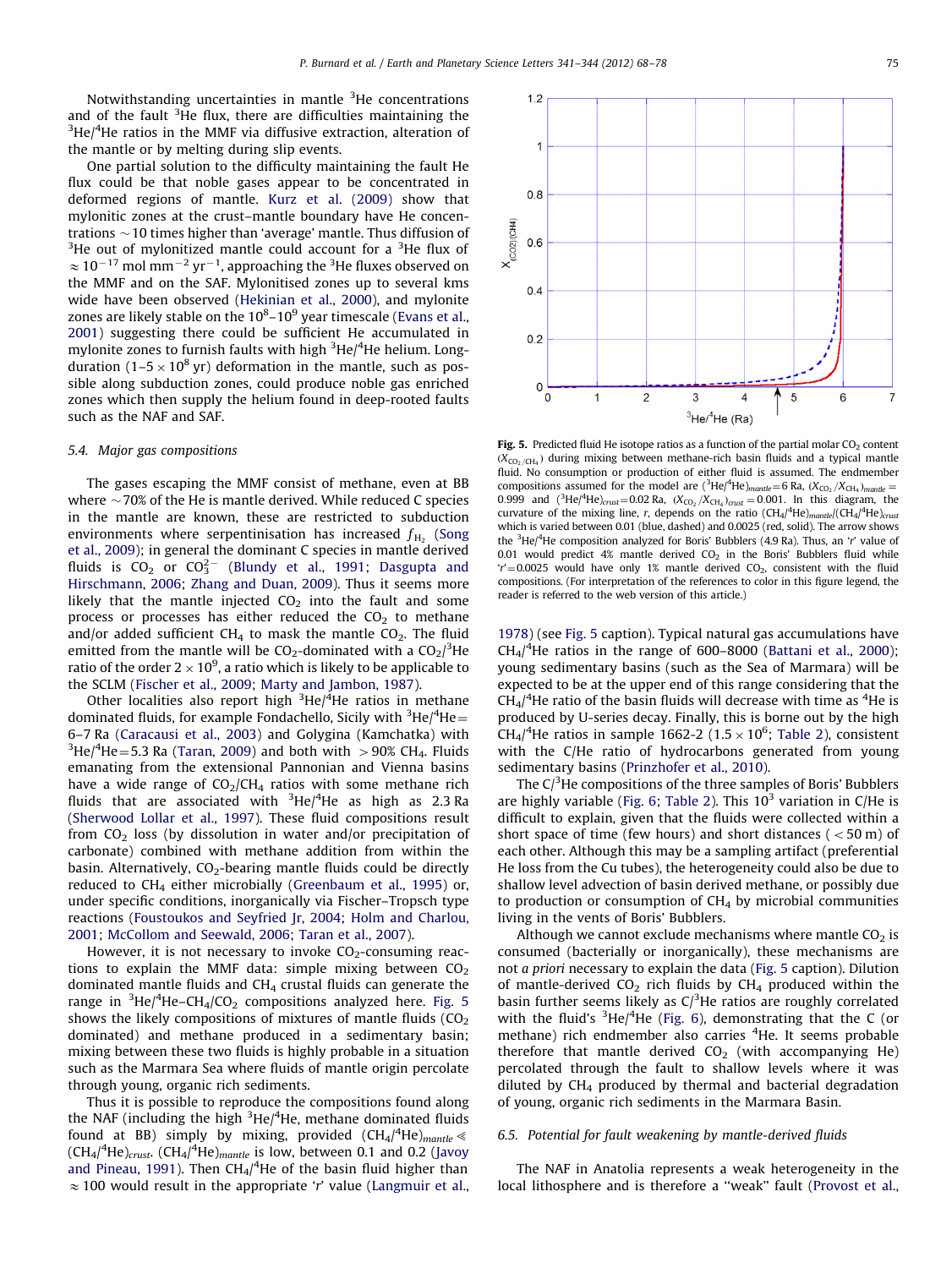<span id="page-8-0"></span>

**Fig. 6.**  $^3$ He/ $^4$ He and C/ $^3$ He relationship for Marmara fluids. The association of low  $^3$ He/ $^4$ He ratios with high C/ $^3$ He is consistent with addition of methane (probably thermogenic in origin ([Bourry et al., 2009\)](#page-9-0) but with high C/He ratios, as would be expected in a young sedimentary basin) to mantle derived gases. Mixing between hypothetical endmembers that have the same mantle pole composition ( $3$ He/ $4$ He=6 Ra, C/ $3$ He=2  $\times$  10 $^9$ ) but different basin fluid compositions are shown (dashed line: <sup>3</sup>He/<sup>4</sup>He=0.01 Ra; C/<sup>3</sup>He=1  $\times$  10<sup>14</sup>: solid line: <sup>3</sup>He/<sup>4</sup>He=0.01 Ra, C/<sup>3</sup>He = 1  $\times$  10<sup>13</sup>). The poor correlation is expected as the basin-produced methane likely has variable  ${}^{4}$ He content, depending on the age and U $+{\rm Th}$  content of the source rocks.

[2003\)](#page-10-0), as is the SAF [\(Lachenbruch and Sass, 1980\)](#page-9-0). Similarly to the SAF, the NAF GPS velocity field is best replicated using friction coefficients of 0.05 (with an upper limit of 0.1); the fault would be locked for friction coefficients  $> 0.2$ . More recently, ([Hergert and](#page-9-0) [Heidbach, 2010;](#page-9-0) [Hergert et al., 2011\)](#page-9-0) concluded that friction coefficients of the order 0.05 would be consistent with measured fault velocities in the region studied here. It seems most likely that the major faults in the Sea of Marmara and vicinity are likewise "weak".

High pressure fluids localized on the fault planes have been invoked to reduce the effective shear stress required for slip ([Faulkner and Rutter, 2001](#page-9-0); [Hickman et al., 1995](#page-9-0)). Mantle derived fluids –  $H_2O$  and  $CO_2$  – potentially provide a mechanism for weakening strike-slip faults. It seems unlikely, however, that these could be responsible for fault weakening on the MMF. First, even where mantle He has been identified (e.g. Boris' Bubblers), the majority of the fluid flux is methane (and presumably entrained water) of shallow origin which cannot contribute to fault lubrication within the crystalline crust. Secondly, it is notable that the principal site of mantle He emanation along the entire length of the NAF is the Boris' Bubblers site where the MMF is intersected by a normal fault ([Tary et al., 2011\)](#page-10-0) while elsewhere along the NAF, high <sup>3</sup>He/<sup>4</sup>He fluids are associated with recent magmatic activity and therefore are probably not due to fault-related fluids ([Gulec et al., 2002\)](#page-9-0). In addition, the BB location falls on a fault intersection associated with higher permeability, thereby increasing fluid advection along this part of the fault: this location cannot be considered to be representative of fault conditions for the MMF or NAF in general ([Tary et al., 2011\)](#page-10-0). A similar observation can be made for the SAF: there is only a single site on the SAF that has  $>50\%$  mantle He (Mercey Hot Spring), and this site is also associated with a splay fault. The Mercey Hot Spring site is located on the Tesla–Ortigalita fault, a reactivated extensional structure [\(Fuis and Mooney, 1990](#page-9-0)).

Thus it seems that although mantle He can be advected along fault planes, this phenomenon is limited to very specific strain situations and is not necessarily a general feature of strike-slip faulting, an observation supported by analyses of He isotopes in deep fluids from the San Andreas Fault Observatory at Depth (SAFOD) drill core, where less than 5% of the helium at depth originates from the mantle [\(Wiersberg and Erzinger, 2007\)](#page-10-0). Therefore it is difficult to invoke mantle fluids as rheology modifiers during faulting in compressional environments.

## 6. Conclusions

Mantle derived He is clearly present in fluids emanating from the Marmara Main Fault, accounting for between  $\langle 5\%$  and  $\sim$  70% of the He. By contrast, the gases themselves are dominated by  $CH<sub>4</sub>$ . Dilution of CO<sub>2</sub>-rich mantle fluids by CH<sub>4</sub> generated in the basin itself (which is likely to have very high  $CH_4$ <sup>4</sup>He ratios) could account for the compositions observed:  $CO<sub>2</sub>$  consuming mechanisms are not needed to account for the data, although such mechanisms cannot be excluded either. Nevertheless, mixing between mantle derived and basin derived fluids has occurred, resulting in a negative correlation between  $C/3$ He and  $3$ He/ $4$ He in the fault fluids.

The highest <sup>3</sup>He/<sup>4</sup>He ratios (highest mantle He contribution) is found at the intersection between the MMF and a splay fault with a normal component. It seems likely that the change in strain regime (from predominantly compressive along the majority of the MMF to strike slip with a normal component ([Tary et al.,](#page-10-0) [2011\)](#page-10-0)) determines the fault permeability.

It is possible to constrain the vertical fluid velocity within the fault from the change in He isotope composition if the rate of <sup>4</sup>He production in the crust and the efficiency of transferring this He into the fault itself are known ([Kennedy et al., 1997\)](#page-9-0). It is likely that He in the fault has a vertical velocity of between 1 and 100 mm yr<sup>-1</sup>, corresponding to a <sup>3</sup>He flux of the order  $10^{-13}$ - $10^{-15}$  mol mm<sup>-2</sup> yr<sup>-1</sup>. Melting induced by frictional heating and/or serpentinisation are potential mechanisms for releasing He from the solid mantle.

#### Acknowledgments

The captain and crew of the R/V Atalante and all who made sampling in the Sea of Marmara possible are warmly thanked for their considerable efforts on our behalf. Financial support to M. Tryon was provided by NSF Award no. OCE-0647361. Two anonymous reviewers are thanked for their reviews and Yuri Taran is particularly thanked for discussions and comments during the review process. This is CRPG contribution number 2159.

#### Appendix A. Supporting information

Supplementary data associated with this article can be found in the online version at [http://dx.doi.org/10.1016/j.epsl.2012.05.042](dx.doi.org/10.1016/j.epsl.2012.05.042).

# References

Ambraseys, N.N., Jackson, J.A., 2000. Seismicity of the Sea of Marmara (Turkey) since 1500. Geophys. J. Int. 141, F1–F6.

- Andersen, T.B., Austrheim, H., 2006. Fossil earthquakes recorded by pseudotachylytes in mantle peridotite from the Alpine subduction complex of Corsica. Earth Planet. Sci. Lett. 242, 58–72.
- Armijo, R., Pondard, N., Meyer, B., Ucarkus, G., de Lepinay, B.M., Malavieille, J., Dominguez, S., Gustcher, M.A., Schmidt, S., Beck, C., Cagatay, N., Cakir, Z.,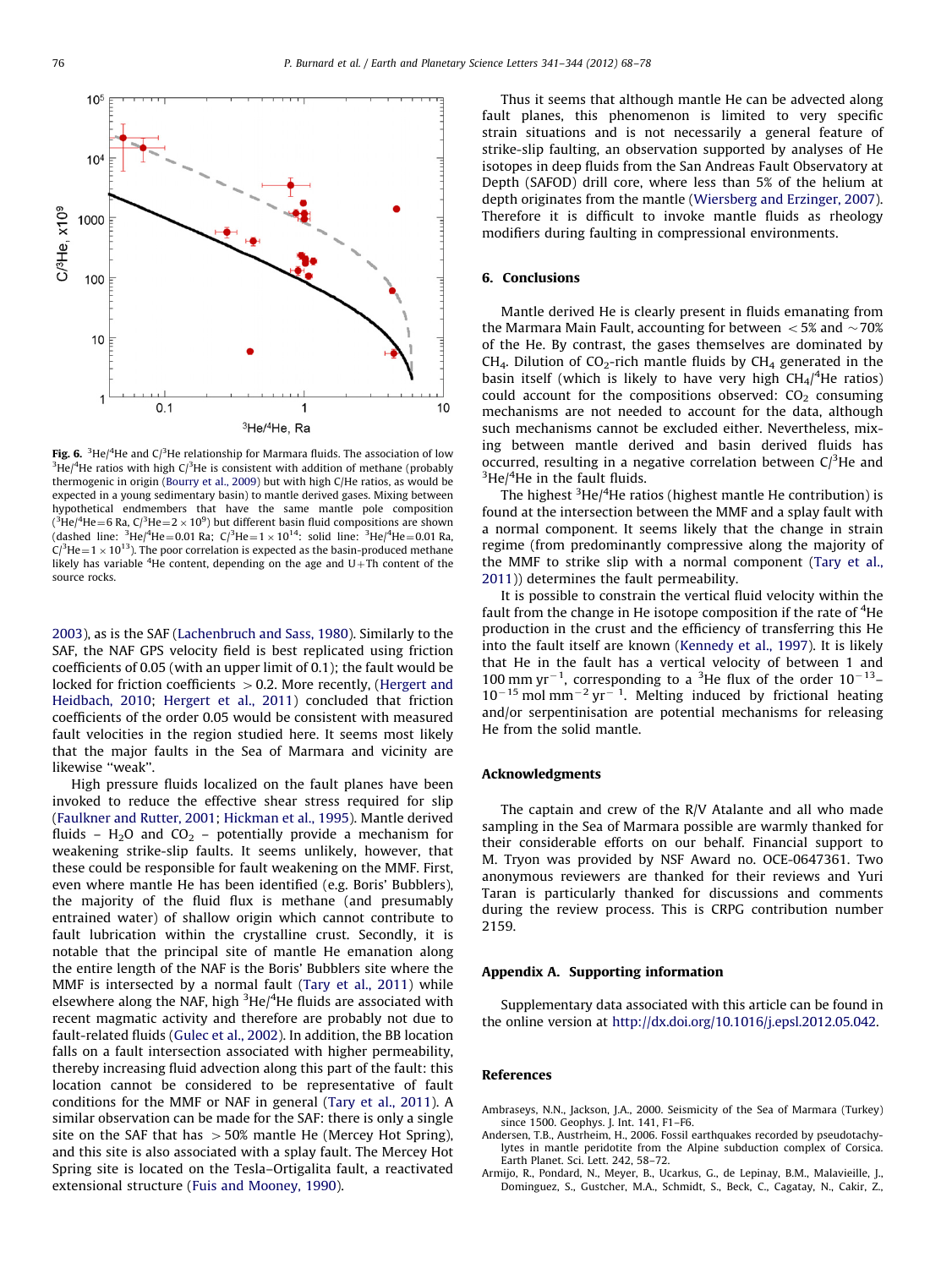<span id="page-9-0"></span>Imren, L., Eris, K., Natal'in, B., Ozalaybey, S., Tolun, L., Lefevre, I., Seeber, L., Gasperini, L., Rangin, C., Emre, O., Sarikavak, K., 2005. Submarine fault scarps in the Sea of Marmara pull-apart (North Anatolian Fault): implications for seismic hazard in Istanbul. Geochem. Geophys. Geosyst., 6.

- Ballentine, C.J., Burnard, P.G., 2002. Production, release and transport of noble gases in the continental crust. Rev. Mineral. Geochem. 47, 481–538.
- Barka, A.A., 1992. The North Anatolian Fault Zone. Ann. Tectonicae 6, 164–195. Battani, A., Sarda, P., Prinzhofer, A., 2000. Basin scale natural gas source, migration and trapping traced by noble gases and major elements: the Pakistan Indus Basin. Earth Planet. Sci. Lett. 181, 229–249.
- Becel, A., Laigle, M., de Voogd, B., Hirn, A., Taymaz, T., Yolsal-Cevikbilen, S., Shimamura, H., et al., 2010. North Marmara Trough architecture of basin infill, basement and faults, from PSDM reflection and OBS refraction seismics. Tectonophysics 490, 1–14.
- Blundy, J.D., Brodholt, J.P., Wood, B.J., 1991. Carbon–fluid equilibria and the oxidation state of the upper mantle. Nature 349, 321–324.
- Bourry, C., Chazallon, B., Charlou, J.L., Pierre Donval, J., Ruffine, L., Henry, P., Geli, L., Cagatay, M.N., Inan, S., Moreau, M., 2009. Free gas and gas hydrates from the Sea of Marmara, Turkey: chemical and structural characterization. Chem. Geol. 264, 197–206.
- Brauer, K., Kampf, H., Strauch, G., 2009. Earthquake swarms in non-volcanic regions: what fluids have to say. Geophys. Res. Lett., 36.
- Caracausi, A., Italiano, F., Paonita, A., Rizzo, A., 2003. Evidence of deep magma degassing and ascent by geochemistry of peripheral gas emissions at Mount Etna (Italy): assessment of the magmatic reservoir pressure. J. Geophys. Res. B: Solid Earth, B10.
- Coskun, B., 1997. Oil and gas fields—transfer zone relationships, Thrace basin, NW Turkey. Mar. Pet. Geol. 14, 401–416.
- Coskun, B., 2000. North Anatolian Fault–Saros Gulf relationships and their relevance to hydrocarbon exploration, northern Aegean Sea, Turkey. Mar. Pet. Geol. 17, 751–772.
- Crossey, L., Karlstrom, K., Springer, A., Newell, D., Hilton, D.R., Fischer, T., 2009. Degassing of mantle-derived CO(2) and He from springs in the southern Colorado Plateau region—Neotectonic connections and implications for groundwater systems. Geol. Soc. Am. Bull. 121, 1034–1053.
- Dasgupta, R., Hirschmann, M.M., 2006. Melting in the Earth's deep upper mantle caused by carbon dioxide. Nature 440, 659–662.
- de Leeuw, G.A.M., Hilton, D.R., Gulec, N., Mutlu, H., 2010. Regional and temporal variations in CO<sub>2</sub>/<sup>3</sup>He, <sup>3</sup>He/<sup>4</sup>He and  $\delta^{13}$ C along the North Anatolian Fault Zone, Turkey. Appl. Geochem. 25, 524–539.
- Dogan, T., Sumino, H., Nagao, K., Notsu, K., Tuncer, M.K., Celik, C., 2009. Adjacent releases of mantle helium and soil  $CO<sub>2</sub>$  from active faults: observations from the Marmara region of the North Anatolian Fault zone, Turkey. Geochem. Geophys. Geosyst., 10.
- Ercan, T., Matsuda, J., Nagao, K., Kita, I., 1995. Noble gas isotopic compositions in gas and water samples from Anatolia. In: Erler, A., Ercan, T., Bingöl, E., Örcen, S. (Eds.), Geology of the Black Sea Region: Proceedings of the International Symposium on the Geology of the Black Sea Region, pp. 197–206.
- Evans, B., Renner, J., Hirth, G., 2001. A few remarks on the kinetics of static grain growth in rocks. Int. J. Earth Sci. 90, 88–103.
- Faulkner, D.R., Rutter, E.H., 2001. Can the maintenance of overpressured fluids in large strike-slip fault zones explain their apparent weakness? Geology 29, 503–506.
- Fischer, T., Burnard, P., Marty, B., Hilton, D.R., Furi, E., Palhol, F., Sharp, Z.D., 2009. Volcanic gas chemistry from the erupting Oldoinyo Lengai (East Africa): origin of carbonatite magmas. Nature 459, 77–80.
- Foustoukos, D.I., Seyfried Jr, W.E., 2004. Hydrocarbons in hydrothermal vent fluids: the role of chromium-bearing catalysts. Science 304, 1002–1005.
- Fuis, G.S., Mooney, W.D., 1990. Lithospheric structure and tectonics from seismicrefraction and other data. In: Wallace, R.E. (Ed.), The San Andreas Fault System, California, pp. 283, US Geological Survey Professional Paper 1515.
- Gautheron, C., Moreira, M., 2002. Helium signature of the subcontinental lithospheric mantle. Earth Planet. Sci. Lett. 199, 39–47.
- Géli, L., Henry, P., Zitter, T., Dupré, S., Tryon, M., Çagatay, M.N., de Lépinay, B.M., Le Pichon, X., Şengör, A.M.C., Görür, N., Natal'in, B., Uçarkuş, G., Özeren, S., Volker, D., Gasperini, L., Burnard, P., Bourlange, S., Party, t.M.S, 2008. Gas emissions and active tectonics within the submerged section of the North Anatolian Fault zone in the Sea of Marmara. Earth Planet. Sci. Lett. 274, 34–39.
- Gherardi, F., Panichi, C., Gonfiantini, R., Magro, G., Scandiffio, G., 2005. Isotope systematics of C-bearing gas compounds in the geothermal fluids of Larderello, Italy. Geothermics 34, 442–470.
- Gilfillan, S.M.V., Lollar, B.S., Holland, G., Blagburn, D., Stevens, S., Schoell, M., Cassidy, M., Ding, Z., Zhou, Z., Lacrampe-Couloume, G., Ballentine, C.J., 2009. Solubility trapping in formation water as dominant  $CO<sub>2</sub>$  sink in natural gas fields. Nature 458, 614–618.
- Goncuoglu, M.C., Turhan, N., Senturk, K., Ozcan, A., Uysal, S., Yaliniz, M.K., 2000. A geotraverse across northwestern Turkey: tectonic units of the Central Sakarya region and their tectonic evolution. Geological Society Special Publication, 139–161.
- Greenbaum, E., Lee, J.W., Tevault, C.V., Blankinship, S.T., Mets, L.J., 1995. CO<sub>2</sub> fixation and photoevolution of  $H_2$  and  $O_2$  in a mutant of chlamydomonas lacking photosystem. Nature 376, 438–441.
- Gulec, N.H., Hilton, D.R., 2006. Helium and heat distribution in western Anatolia, Turkey: Relationship to active extension and volcanism. In: Dilek, Y., Pavlides, S., (Eds). Postcollisional Tectonics and Magmatism in the Mediterranean Region and Asia. In: Geological Society of America Special Papers, Vol. 409, pp. 305–319. [http://dx.doi.org/10.1130/2006.2409\(16\).](dx.doi.org/10.1130/2006.2409(16))
- Gulec, N., Hilton, D.R., Mutlu, H., 2002. Helium isotope variations in Turkey: relationship to tectonics, volcanism and recent seismic activities. Chem. Geol. 187, 129–142.
- Gürgey, K., 2009. Geochemical overview and undiscovered gas resources generated from Hamitabat petroleum system in the Thrace Basin, Turkey. Mar. Pet. Geol. 26, 1240–1254.
- Gürgey, K., Philp, R., Clayton, C., Emiro lu, H., Siyako, M., 2005. Geochemical and isotopic approach to maturity/source/mixing estimations for natural gas and associated condensates in the Thrace Basin, NW Turkey. Appl. Geochem. 20, 2017–2037.
- Hekinian, R., Juteau, T., Gracia, E., Sichler, B., Sichel, S., Udintsev, G., Apprioual, R., Ligi, M., 2000. Submersible observations of equatorial atlantic mantle: the St. Paul Fracture Zone region. Mar. Geophys. Res. 21, 529–560.
- Hergert, T., Heidbach, O., 2010. Slip-rate variability and distributed deformation in the Marmara Sea fault system. Nat. Geosci. 3, 132–135.
- Hergert, T., Heidbach, O., Becel, A., Laigle, M., 2011. Geomechanical model of the Marmara Sea region—I. 3-D contemporary kinematics. Geophys. J. Int. 185, 1073–1089.
- Hickman, S., Sibson, R., Bruhn, R., 1995. Mechanical involvement of fluids in faulting. J. Geophys. Res. B: Solid Earth 100, 12831–12840.
- Holland, G., Ballentine, C.J., 2006. Seawater subduction controls the heavy noble gas composition of the mantle. Nature 441, 186–191.
- Holm, N.G., Charlou, J.L., 2001. Initial indications of abiotic formation of hydrocarbons in the Rainbow ultramafic hydrothermal system, Mid-Atlantic Ridge. Earth Planet. Sci. Lett. 191, 1–8.
- Holzner, C.P., McGinnis, D.F., Schubert, C.J., Kipfer, R., Imboden, D.M., 2008. Noble gas anomalies related to high-intensity methane gas seeps in the Black Sea. Earth Planet. Sci. Lett. 265, 396–409.
- Hosgörmez, H., Yalçin, M.N., Cramer, B., Gerling, P., Mann, U., 2005. Molecular and isotopic composition of gas occurrences in the Thrace basin (Turkey): origin of the gases and characteristics of possible source rocks. Chem. Geol. 214, 179–191.
- Huvaz, O., Karahanoglu, N., Ediger, V., 2007. The thermal gradient history of the thrace basin, NW Turkey: correlation with basin evolution processes. J. Pet. Geol. 30, 3–24.
- Hyndman, R.D., Shearer, P.M., 1989. Water in the lower continental crust: modelling magnetotelluric and seismic reflection results. Geophys. J. Int. 98 (2), 343–365.
- Iio, Y., Sagiya, T., Kobayashi, Y., Shiozaki, I., 2002. Water-weakened lower crust and its role in the concentrated deformation in the Japanese Islands. Earth Planet. Sci. Lett. 203, 245–253.
- Javoy, M., Pineau, F., 1991. The volatiles record of a ''popping'' rock from the Mid-Atlantic Ridge at  $14^\circ$ N: chemical and isotopic composition of gas trapped in the vesicles. Earth Planet. Sci. Lett. 107, 598–611.
- Jean-Baptiste, P., Charlou, J.L., Stievenard, M., Donval, J.P., Bougault, H., Mevel, C., 1991. Helium and methane measurements in hydrothermal fluids from the mid-Atlantic ridge: the Snake Pit site at 23<sup>o</sup>N. Earth Planet. Sci. Lett. 106, 17-28.
- Johnson, T.M., DePaolo, D.J., 1997. Rapid exchange effects on isotope ratios in groundwater systems 1. Development of a transport-dissolution-exchange model. Water Resour. Res. 33, 187–195.
- Kennedy, B.M., Kharaka, Y.K., Evans, W.C., Ellwood, A., De Paolo, D.J., Thordsen, J.J., Ambats, G., Mariner, R.H., 1997. Mantle fluids in the San Andreas fault system, California. Science 278, 1278–1281.
- Kennedy, B.M., Van Soest, M.C., 2007. Flow of mantle fluids through the ductile lower crust: helium isotope trends. Science 318, 1433–1436.

Kulongoski, J.T., Hilton, D.R., Izbicki, J.A., 2005. Source and movement of helium in the eastern Morongo groundwater Basin: the influence of regional tectonics on crustal and mantle helium fluxes. Geochim. Cosmochim. Acta 69, 3857–3872.

- Kurz, M.D., Warren, J.M., Curtice, J., 2009. Mantle deformation and noble gases: helium and neon in oceanic mylonites. Chem. Geol. 266, 10–18.
- Kuscu, I., Okamura, M., Matsuoka, H., Gokasan, E., Awata, Y., Tur, H., Simsek, M., Kecer, M., 2005. Seafloor gas seeps and sediment failures triggered by the August 17, 1999 earthquake in the Eastern part of the Gulf of Izmit, Sea of Marmara, NW Turkey. Mar. Geol. 215, 193–214.
- Lachenbruch, A.H., Sass, J.H., 1980. Heat flow and energetics of the San Andreas fault zone. J. Geophys. Res. 85, 6185–6223.
- Langmuir, C.H., Vocke, R.D., Hanson, G.N., Hart, S.R., 1978. A general mixing equation with applications to Icelandic basalts. Earth Planet. Sci. Lett. 37, 380–392.
- Malaviarachchi, S.P.K., Makishima, A., Nakamura, E., 2010. Melt-peridotite reactions and fluid metasomatism in the upper mantle, revealed from the geochemistry of peridotite and gabbro from the Horoman peridotite massif, Japan. J. Petrol. 51, 1417–1445.
- Marty, B., Jambon, A., 1987.  $C/^{3}$ He in volatile fluxes from the solid Earth: implications for carbon geodynamics. Earth Planet. Sci. Lett. 83, 16–26.
- Matsumoto, T., Chen, Y., Matsuda, J.-i, 2001. Concomitant occurrence of primordial and recycled noble gases in the Earth's mantle. Earth Planet. Sci. Lett. 185, 35–47.
- McCollom, T.M., Seewald, J.S., 2006. Carbon isotope composition of organic compounds produced by abiotic synthesis under hydrothermal conditions. Earth Planet. Sci. Lett. 243, 74–84.
- Moreira, M., Blusztajn, J., Curtice, J., Hart, S.R., Dick, H.J.B., Kurz, M.D., 2003. He and Ne isotopes in oceanic crust: implications for noble gas recycling in the mantle. Earth Planet. Sci. Lett. 216, 635–643.
- Moreira, M., Kunz, J., Allègre, C., 1998. Rare gas systematics in popping rock: isotopic and elemental compositions in the upper mantle. Science 279, 1178–1181.